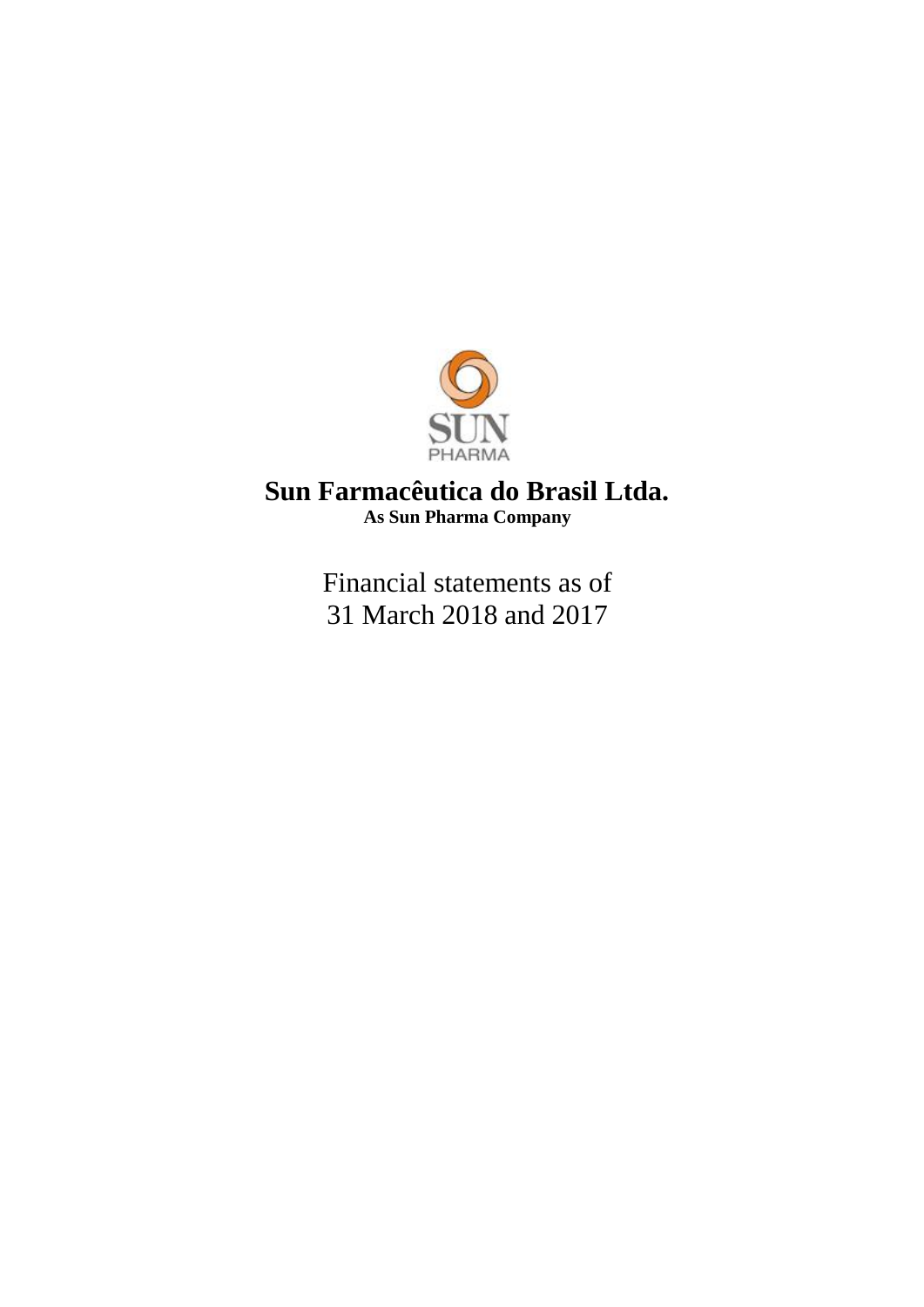

**SUN Farmacêutica do Brasil Ltda. Financial statements as of 31 March 2018 and 2017**

# **Content**

Independent Auditors' Report

Balance Sheet

Profit and Loss Statements

Statements of changes in Shareholders' equity

Statements of Cash Flow

Notes to Accounts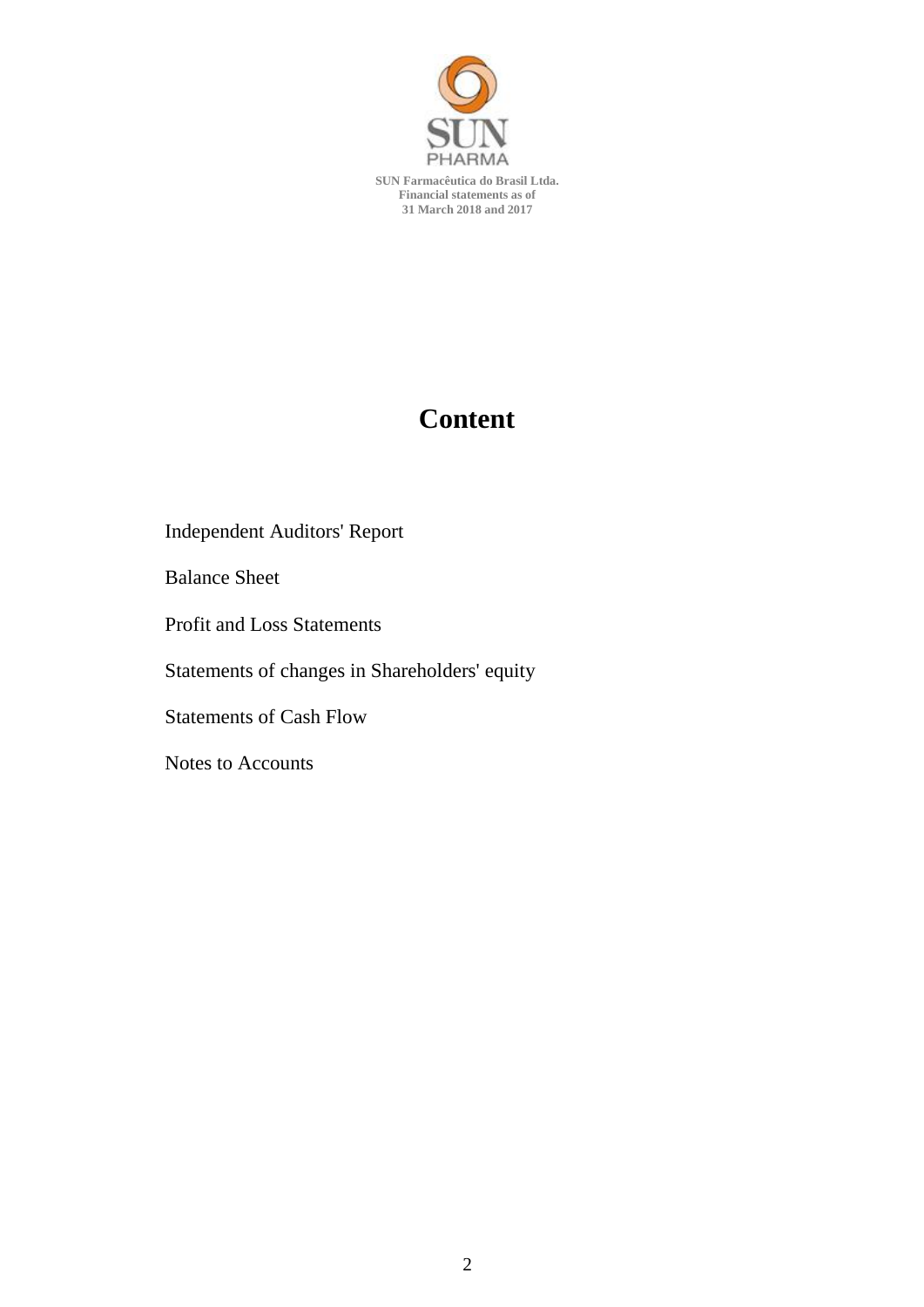# **INDEPENDENT AUDITORS' REPORT**

**To The Quotaholders and Executive Board of SUN Farmacêutica do Brasil Ltda. Goiânia - GO**

#### **Opinion**

1. We have examined the financial statements of **SUN Farmacêutica do Brasil Ltda.**, which comprise the balance sheet as of March 31, 2018 and the respective statements of operations, changes in quotaholders' equity and cash flows for the year then ended, and other accompanying notes to the financial statements and a summary of significant accounting practices.

2. In our opinion, financial statements referred in paragraph above *represent fairly*, in all material respects, the financial position of **SUN Farmacêutica do Brasil Ltda.** as of March 31, 2018, the performance of its operations and its cash flows for the year then ended, in accordance with accounting practices adopted in Brazil.

#### **Base for Opinion**

3. Our audit was conducted in accordance with Brazilian and international standards on auditing. Our responsibilities, in accordance with these standards, are described in the following section, "Auditor's responsibility for the audit of the financial statements". We are independent in relation to the Company, according to the relevant ethical principles established in the Accountants' Professional Code of Ethics and the professional standards issued by the Federal Accounting Council, and we comply with the other ethical responsibilities according to these standards. We believe that the audit evidence we have obtained is sufficient and appropriate to provide a basis for our audit opinion.

#### **Emphasis**

4. During the year ended March 31, 2018, the Company had an unsecured liability scenario over assets of R\$ 117,248. These financial statements have been prepared under the assumption that the Company will continue as a going concern. The Company's management has no intention of discontinuing its operations and, therefore, the financial statements do not include any adjustments to Asset or Liability accounts that might be required in the event of discontinuation of operations. As a mitigating circumstance, therefore, out of the total current and non-current liabilities, R\$ 146,795, 95.85% are borrowings and supplies taken from controlling shareholders or related parties, and the rest of the liabilities with third parties is perfectly supported by current factor liquidity index at 3.56.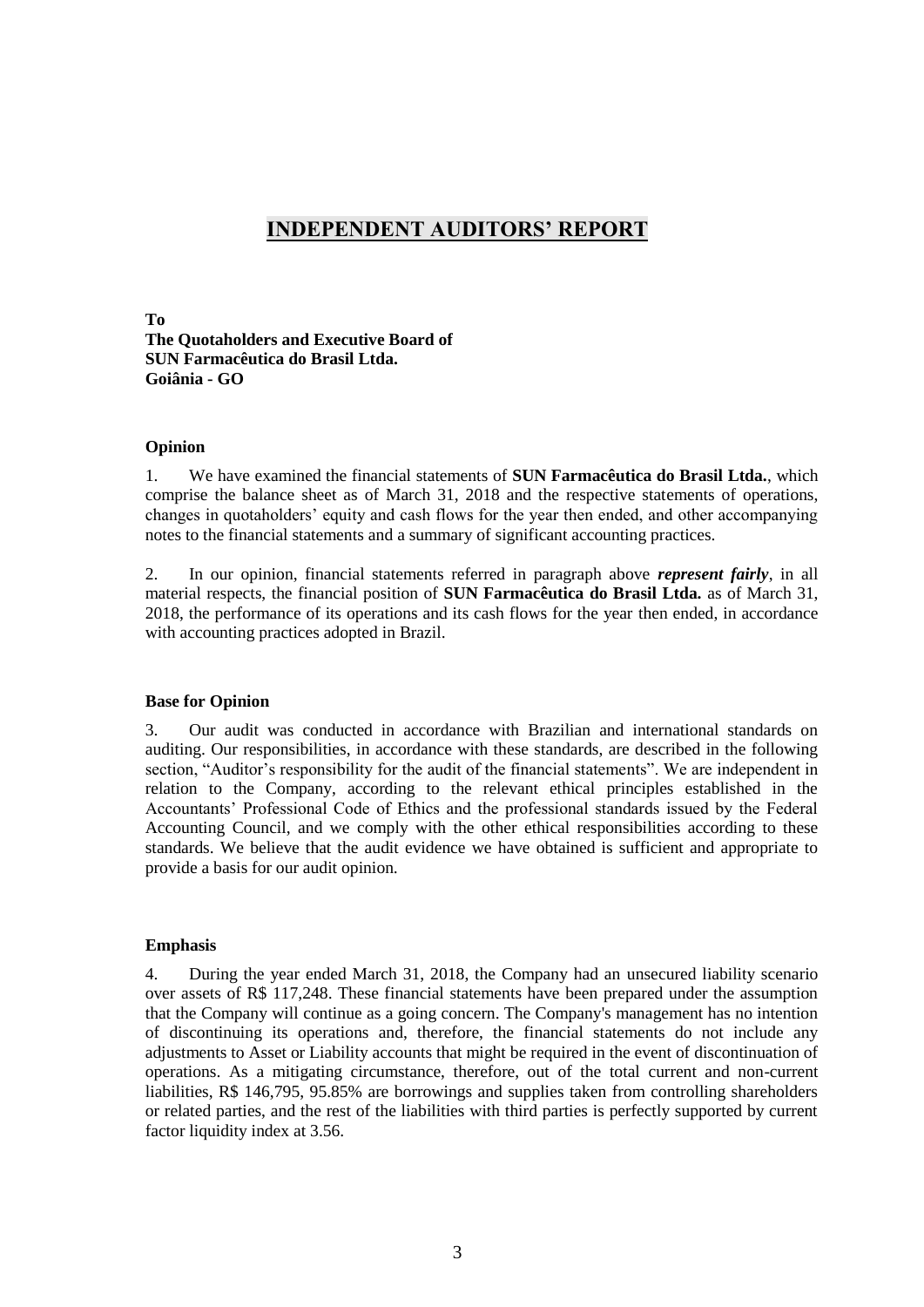# **Management's responsibility and governance for the financial statements**

5. The Company's management is responsible for the preparation and adequate presentation of the financial statements in accordance with the accounting practices adopted in Brazil, and the internal controls it deemed necessary to enable the preparation of these financial statements free of material misstatements, regardless of whether caused by fraud or error.

6. In the preparation of the financial statements, management is responsible for evaluating the Company's ability to continue as a going concern, disclosing, when applicable issues related to the continuity of its operations and the use of this accounting base in the preparation of the financial statements, unless management has decided to settle the Company or to discontinue its operations, or does not have any realistic alternative to prevent the discontinuance of operations.

7. The ones responsible for the Company's governance are those with responsibility for overseeing the process of preparation of the financial statements.

# **Auditor's responsibilities for the audit of the financial statements**

8. Our purposes are to obtain reasonable assurance that the financial statements, taken as a whole, are free from material misstatement, whether caused by fraud or error and to issue audit report containing our opinion. Reasonable assurance is a high level of assurance, but not a guarantee that an audit conducted according to the Brazilian and international auditing standards will always detect any material misstatements. The misstatements may result from fraud or error and are considered relevant when, individually or in conjunction, they may affect, from a reasonable standpoint, economic decisions of the users based on such financial statements.

9. As part of an audit conducted according to the Brazilian and international auditing standards, we exercise professional judgment, and maintain professional skepticism during the audit. In addition:

 We identify and evaluate the risks of material misstatements in the financial statements, whether due to fraud or error, plan and perform audit procedures in response to such risks, as well as obtain appropriate and sufficient audit evidence to base our opinion. The risk of not detecting material misstatement caused by fraud is higher than that caused by error, since fraud may involve the act of deceiving the internal controls, collusion, forgery, omission or intentional misrepresentations.

 We obtained understanding of the internal controls relevant to audit in order to plan audit procedures appropriate to the circumstances, but not with the aim to express opinion on the effectiveness of the internal controls of the Company.

 We evaluated the fairness of the accounting policies used and the reasonableness of the accounting estimates and respective disclosures made by management.

 We take conclusion on the adequacy of adoption by management of the accounting basis of the ability to continue as going concern, and, based on the obtained audit evidences, whether there is a significant uncertainty in relation to Company's ability to continue as going concern. If we conclude that there is a significant uncertainty, we shall call attention in our audit report to the respective disclosures in the financial statements or include a modification in our opinion, if the disclosures are inadequate. Our conclusions are based on audit evidences obtained to the date of our report. However, future events or conditions may cause the Company not to continue as going concern.

 We evaluate the general presentation, structure and content of the financial statements, including disclosures and if the financial statements represent the corresponding transactions and events in compliance with the purpose of fair presentation.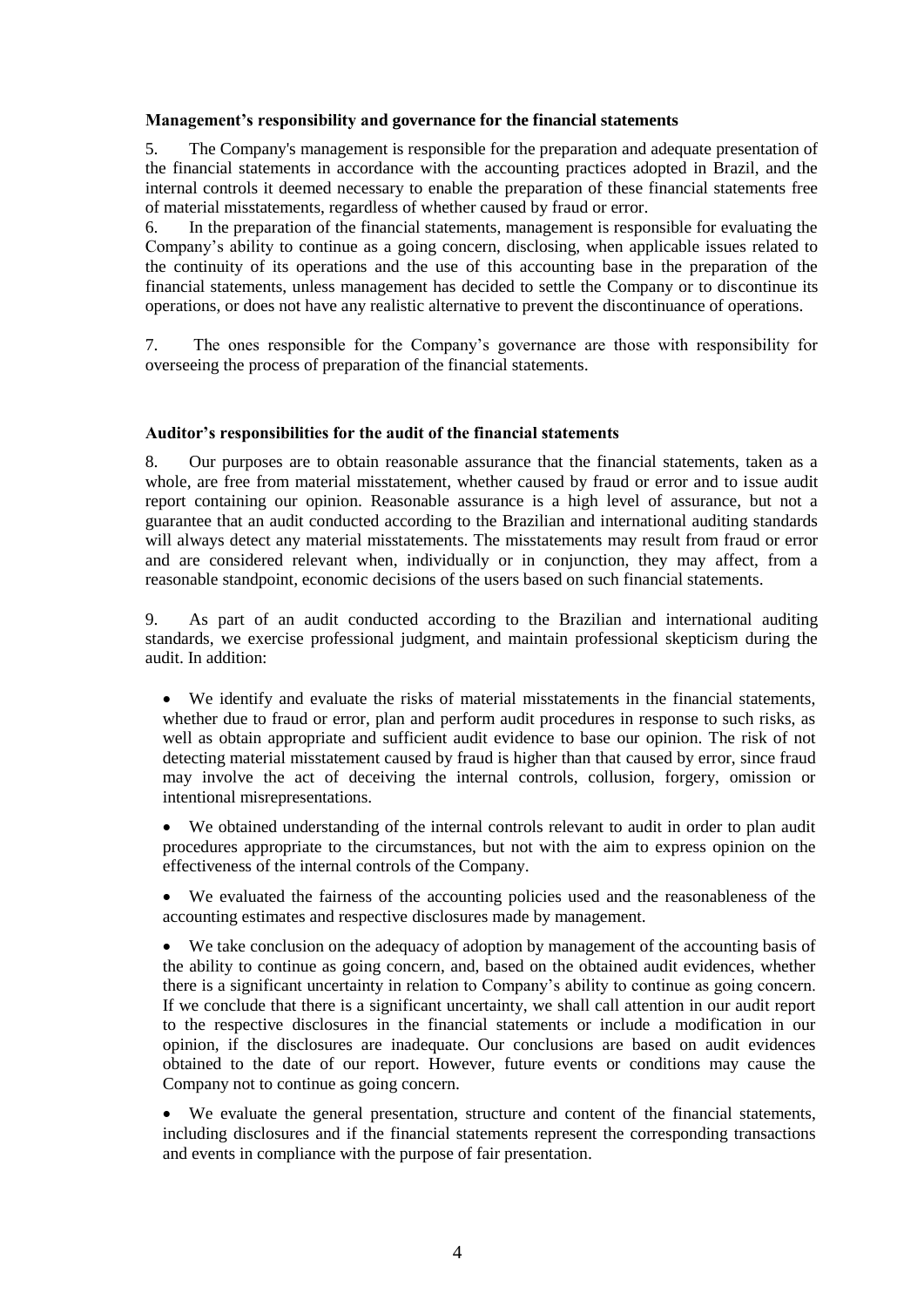10. We communicate with those responsible for governance with respect to, among other aspects, the planned scope, time of the audit and significant audit findings, including possible material weaknesses in internal controls identified by us during our work.

São Paulo, May 23, 2018.



Paulo Cesar R.Peppe<br>Accountant CRC-SP nº 1SP095009/O-5<br>Accountant CRC-SP nº 1SP195873/O-2 **Accountant CRC-SP nº 1SP095009/O-5 Accountant CRC-SP nº 1SP195873/O-2**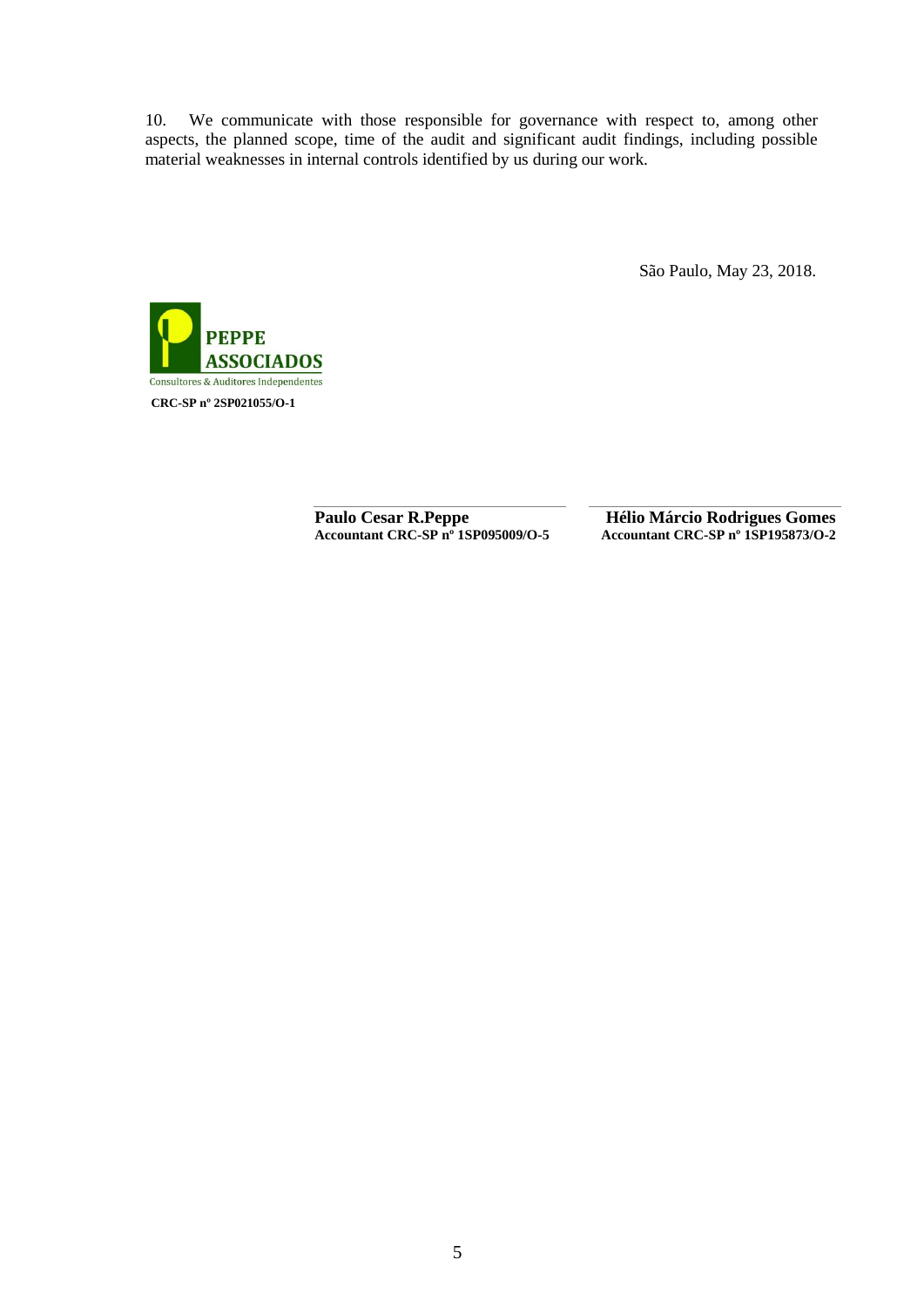

# **Sun Farmaceutica do Brasil Ltda. Balance sheet ended as of 31 March 2018 and 31 March 2017**

*(In Thousands of Brazilian Reais)*

| <b>Note</b>    | 31/Mar-2018 | 31/Mar-2017 | Liability                               | <b>Note</b> | 31/Mar-2018 | 31/Mar-2017    |
|----------------|-------------|-------------|-----------------------------------------|-------------|-------------|----------------|
|                |             |             | <b>Current</b>                          |             |             |                |
| 4              | 3,665       | 1,093       | Suppliers                               | 9           | 21,080      | 32,012         |
|                | 3,711       | 3,883       | Loan                                    | 10          | $\Omega$    | $\overline{0}$ |
|                | 6,935       | 7,120       | Taxes and contributions payable         | 11          | 1,662       | 497            |
| 6              | 6,365       | 14,358      | Salaries and holiday payable            |             | 1,563       | 1,204          |
| $\overline{7}$ | 820         | 2,855       | Other provision                         | 12          | 1,913       | 873            |
|                | 217         | 85          | Other accounts payable                  |             | 690         | 615            |
|                | 21,713      | 29,393      | <b>Total of current liabilities</b>     |             | 26,908      | 35,200         |
|                |             |             | Non-current                             |             | 119,887     | 109,814        |
| 8              | 7,818       | 8,417       | Provision for contingencies             | 13          | 270         | 546            |
|                | 16          | 22          | Loans                                   | 10          | 119,617     | 109,268        |
|                | 7,834       | 8,439       | <b>Total of non-current liabilities</b> |             | 119,887     | 109,814        |
|                |             |             | <b>Net Equity</b>                       |             |             |                |
|                |             |             | Share Capital                           | 14          | 5,573       | 5,573          |
|                |             |             | Accumulated losses                      |             | $-122,821$  | $-112,755$     |
|                |             |             | <b>Total of net equity</b>              |             | $-117,248$  | $-107,182$     |
|                | 29,547      | 37,832      | Total of liabilities and net equity     |             | 29,547      | 37,832         |
|                |             |             |                                         |             |             |                |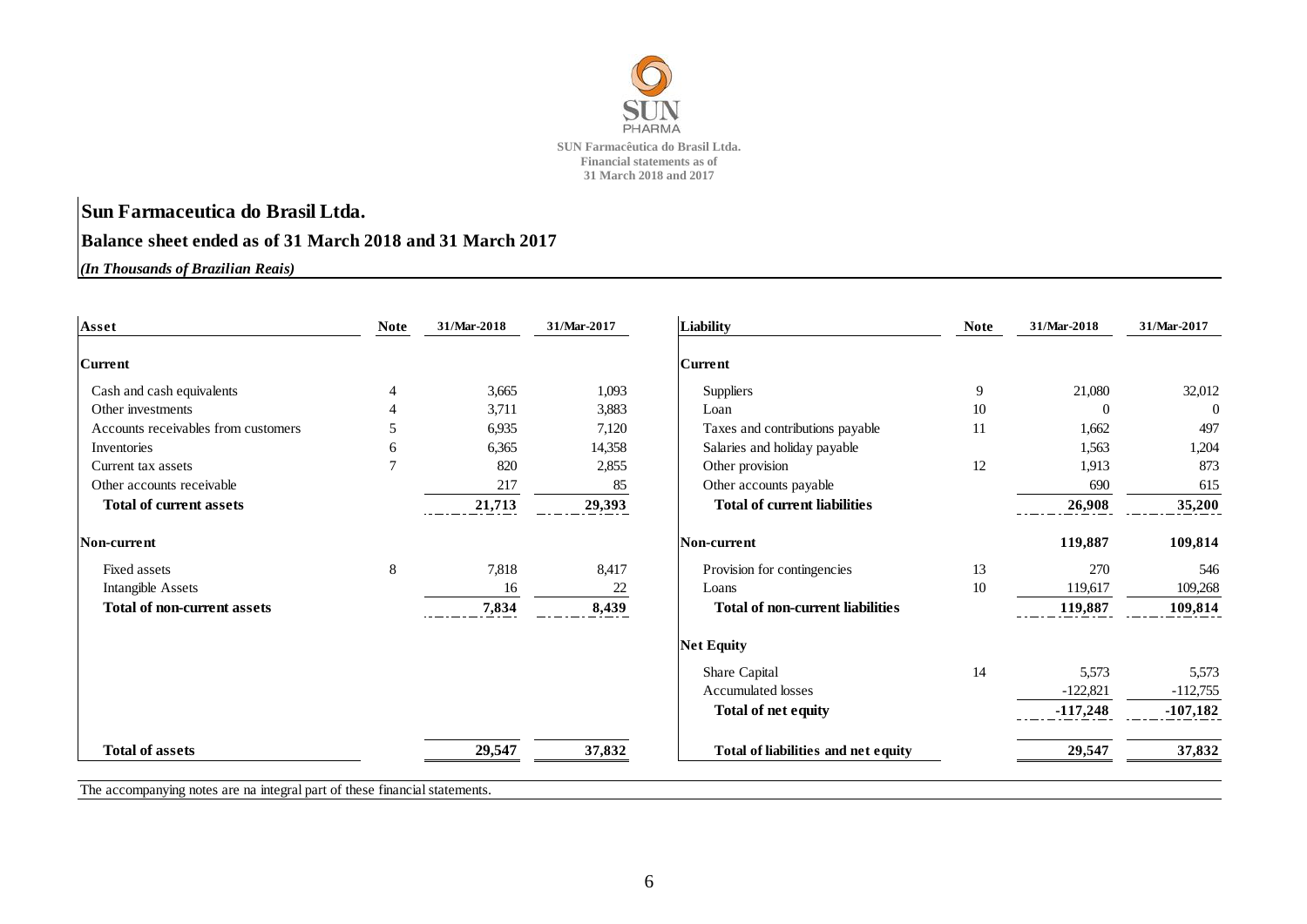

# **Sun Farmaceutica do Brasil Ltda.**

# **Statements of Income**

# **Fiscal Years ended as of 31 March 2018 and 31 March 2017.**

*(In thousands of Brazilian Reais)*

|                                                      | <b>Note</b> | 31/Mar-2018 | 31/Mar-2017      |
|------------------------------------------------------|-------------|-------------|------------------|
| <b>Operating Revenue</b>                             | 15          | $-55,139$   | $-53,762$        |
| Cost of goods sold and services rendered             |             | 27,812      | 36,666           |
| <b>Gross Profit</b>                                  |             | $-27,327$   | $-17,096$        |
| <b>Operating expenses</b>                            |             |             |                  |
| Sales                                                | 16          | 2,556       | 1,393            |
| Administrative and General expenses                  | 17          | 22,600      | 19,219           |
| Other operating (expenses) income                    |             | 235         | 682              |
| Earnings before net financial (expenses) revenue and |             |             |                  |
| taxes                                                |             | $-1,935$    | 4,198            |
| Financial expenses                                   |             | 11,142      | 4,177            |
| Financial revenues                                   |             | $-577$      | $-18,060$        |
| Net financial (expenses) revenue                     | 18          | 10,565      | $-13,883$        |
| <b>Results before taxes</b>                          |             | 8,630       | $-9,686$         |
| Income tax and social contribution                   |             | 1,436       | $\bf{0}$         |
| Currente                                             |             | 1,436       | $\boldsymbol{0}$ |
| Deferred                                             |             |             |                  |
| Income for the fiscal year                           |             | 10,065      | $-9,686$         |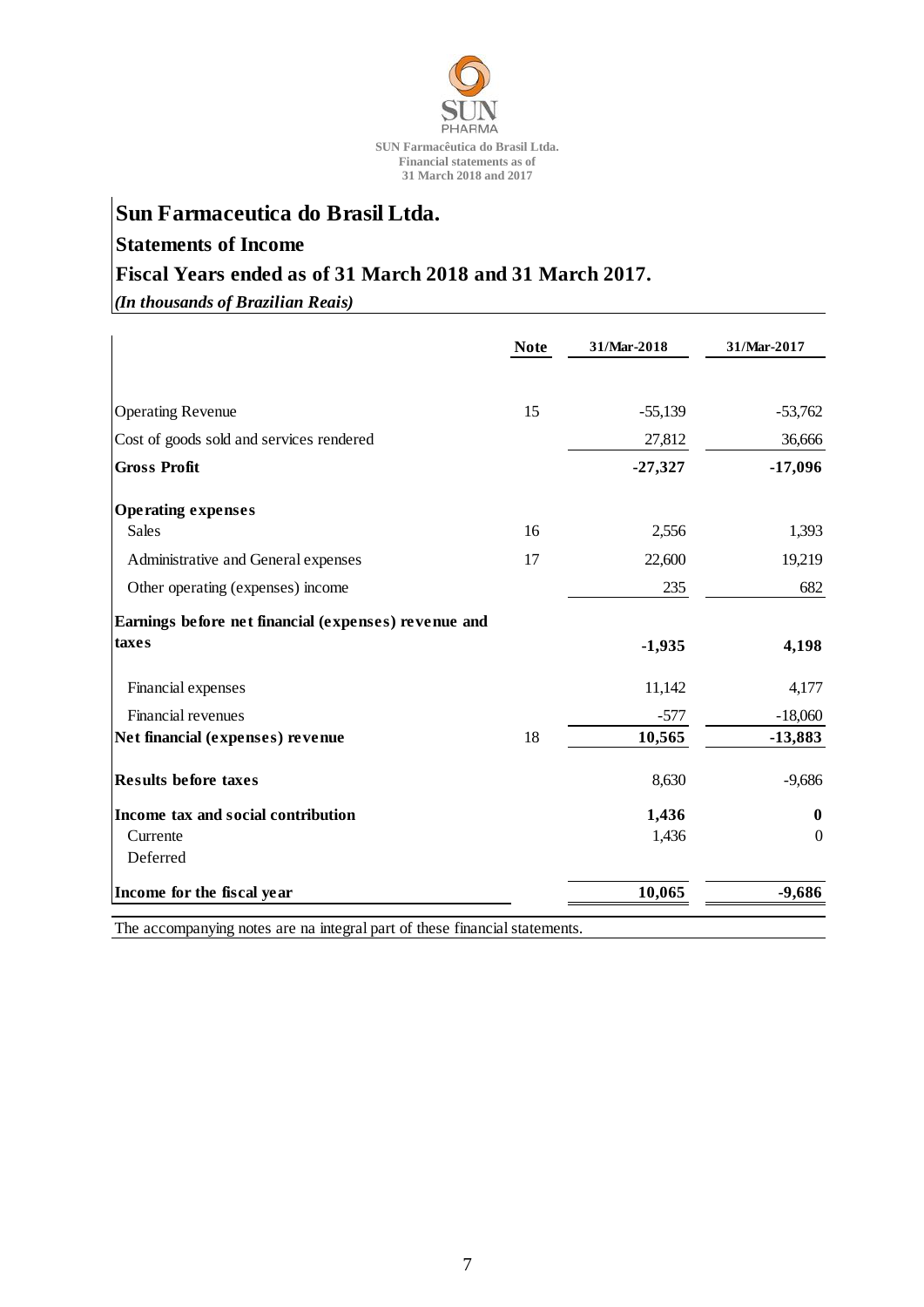

# **Sun Farmaceutica do Brasil Ltda.**

# **Statements of changes in stockholders´ equity**

# **Fiscal years ended as of 31 March 2018 and 31 March 2017**

*(In thousands of Brazilian Reais)*

|                                    | <b>Share</b><br>Capital | <b>Accumulated</b><br>losses | <b>Total</b> |
|------------------------------------|-------------------------|------------------------------|--------------|
| Balance as of 31 March 2016        | 5,573                   | $-122,441$                   | $-116,868$   |
| Income for the fiscal year         | $\boldsymbol{0}$        | 9,686                        | 9,686        |
| Balance as of 31 March 2017        | 5,573                   | $-112,755$                   | $-107,182$   |
| Income for the fiscal year         | $\theta$                | $-10$                        | $-10$        |
| <b>Balance as of 31 March 2018</b> | 5,573                   | $-112,765$                   | $-107,192$   |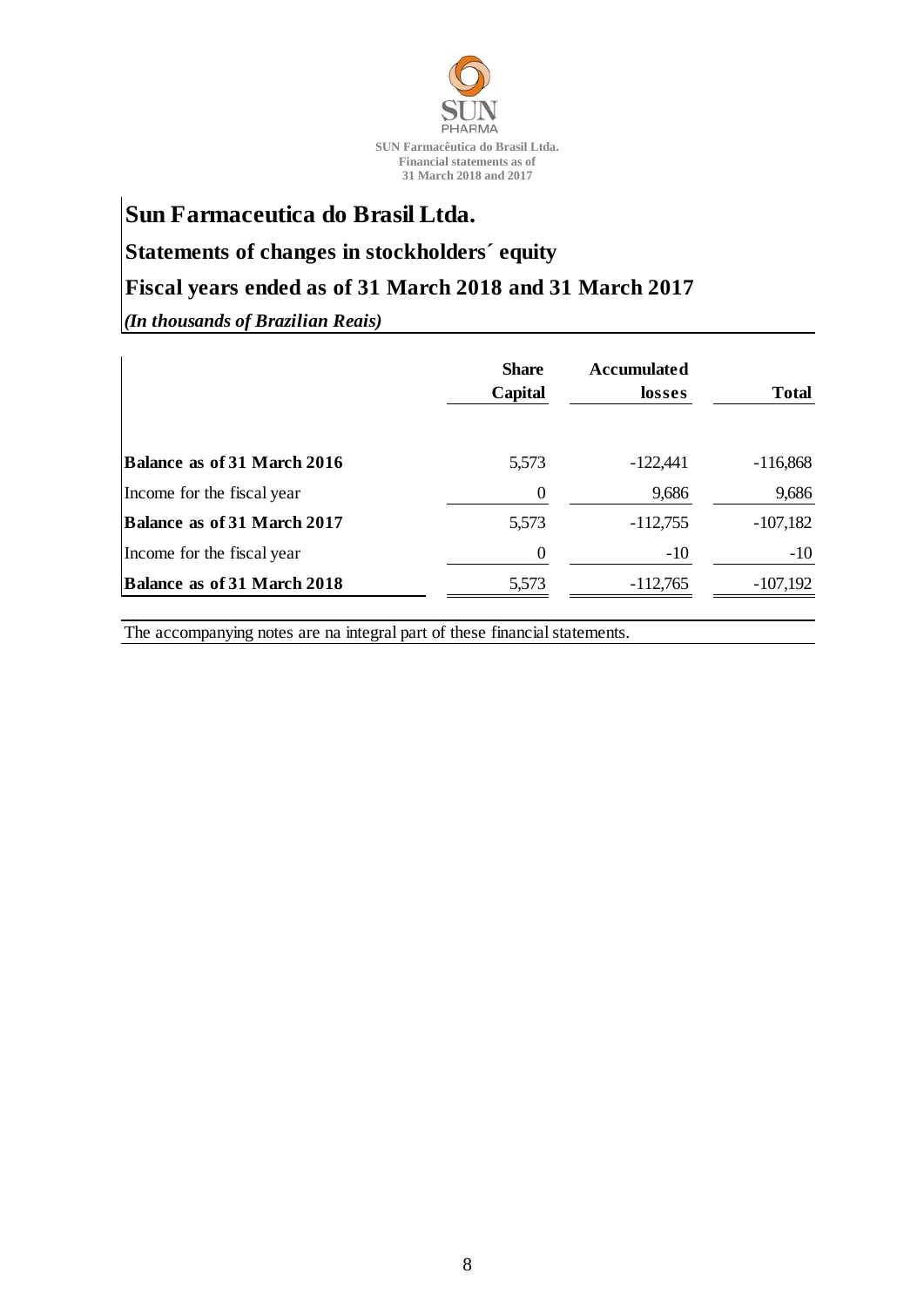

# **Sun Farmaceutica do Brasil Ltda. Statement of Cash Flows - Indirect method Fiscal years ended as of 31 March 2018 and 31 March 2017**

*(In thousands of Brazilian Reais)*

|                                                            | <b>Note</b>    | 31/Mar-2018      | 31/Mar-2017    |
|------------------------------------------------------------|----------------|------------------|----------------|
| Cash flows from operating activities                       |                |                  |                |
| Profit and (losses) before taxes                           |                | $-10,065$        | 9,686          |
| Adjusments for:                                            |                |                  |                |
| Depreciation                                               |                | 753              | 506            |
| Amortization                                               |                | 5                | 7              |
| Perda por desvalorização de ativos                         |                | $\Omega$         | 2,871          |
| Provision for contingencies                                |                | 541              | 986            |
| Provision for doubtful receivables                         |                | 35               | $-22$          |
| Provision for inventory devaluation                        |                | 5,064            | 1.627          |
| Other provision                                            |                | 1,040            | 446            |
| Unrealized exchange rate variation                         |                | 4,386            | $-19,658$      |
| Provision for interest - intercompany                      |                | 4,850            | 4,086          |
| Result on fixed assets retirement                          |                | $-32$            | 106            |
| Tax benetit - refund                                       |                | $-3,074$         |                |
|                                                            |                | 3,503            | 641            |
| (Increase) decrease in assets and and liabilities          |                |                  |                |
| Other Investment                                           |                | 665              | 1,275          |
| Accounts receivables from customers                        |                | 185              | $-2,204$       |
| Investories                                                |                | 7,993            | 1,760          |
| Current tax assets                                         |                | 2,035            | -649           |
| Other accounts receivables                                 |                | $-132$           | $-10$          |
| Judicial Deposits                                          |                | $-815$           | $\theta$       |
| Taxes and contributions payable                            |                | 1,165            | $-363$         |
| Salaries and charges payable                               |                | 360              | $-400$         |
| Suppliers                                                  |                | $-10,931$        | 1,306          |
| Other accounts payable                                     |                | 75               | 850            |
|                                                            |                | 599              | 1,565          |
|                                                            |                | 4,102            | 2,206          |
| Interest paid on loans                                     | 18             | $\boldsymbol{0}$ | $-340$         |
| <b>Cash from operations</b>                                |                | 4,102            | 1,866          |
| Income tax and social contribution paid on the fiscal year |                | $-1,436$         | $\overline{0}$ |
| Net cash from operating activities                         |                | 2,666            | 1,866          |
| Cash flows from investments and financing activities       |                |                  |                |
| Acquisition of fixed assets                                | 8              | $-266$           | $-229$         |
| Net cash used in financing activities                      |                | -266             | $-229$         |
| Increase in cash and cash equivalentes                     |                | 2,400            | 1,637          |
| Statement of cash and cash equivalents reduction           |                |                  |                |
| At the beginning of the fiscal year                        |                | 4,976            | 3,339          |
| At the end of the fiscal year                              | $\overline{4}$ | 7,376            | 4,976          |
|                                                            |                | 2,400            | 1,637          |
|                                                            |                |                  |                |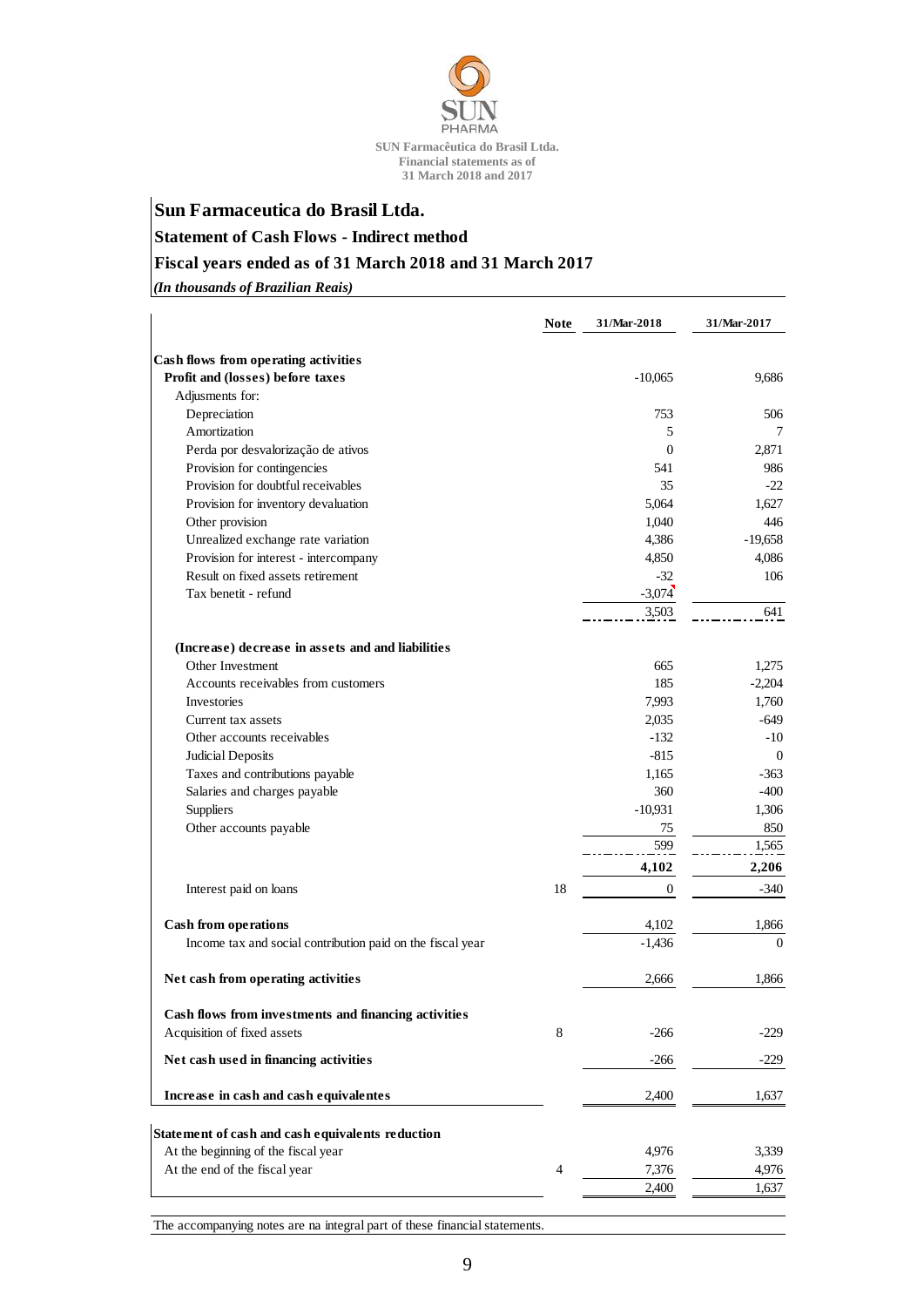

# **Explanatory notes to financial statements** *(In thousands of Brazilian Reais)*

# **1 -** *Operating context*

SUN Farmacêutica do Brasil Ltda., founded on April 10, 2002, has its head office in the city of Goiânia - State of Goiás. Its corporate purpose is the manufacture, import, export and trade of pharmaceutical products in general, as well as the import, export and distribution of pharmaceutical supplies, medical devices and similar goods.

The company has a branch in the city of São Paulo - State of São Paulo, with the corporate purpose of Administrative Office.

In November 2014, the shareholders decided by mutual agreement to change the corporate name of the company from TKS Farmacêutica do Brasil Ltda to SUN Farmacêutica do Brasil Ltda, and it henceforth bears the assumed name: SUN Farmacêutica do Brasil Ltda.

# **1.1 -** *Management plan for 2017 and 2018*

The balance sheet ended as of 31 March 2018 has a negative net worth of R\$ 117.248 MN.

Management believes that these values will be reversed in the coming years, considering the change in the commercial strategy adopted; until then it was used the continuous increase in sales, without taking into account the productive capacity of the head office, causing much loss of sales and consequent space with sales points.

We have created a channel of direct communication with the productive part, where they discussed the production plan for the following 3 months, with the participation of the commercial area, which could possibly result in increased sales.

Another important point is related to the authorization of drug products, as they are in on-going process of approval with the health regulatory agency, 16 new drugs, whose studies reveal that with the approvals, we will create a new marketing channel and the company that will revert the loss accumulated in the coming years.

# **2 -** *Presentation of the Financial Statements*

The financial statements were prepared in accordance with accounting practices adopted in Brazil and comprise the period from April to March, having their issue authorized by the Board on 08 May 2018.

The Company adopts the Law no. 6.404/76 and its amendments introduced by Law no. 11.638/07, which modified, revoked and introduced new provisions to the Brazilian Companies Law.

The aforementioned law aimed, mainly, to update the Brazilian corporate law to allow the process of convergence of accounting practices adopted in Brazil with those comprised in the International Financial Accounting Standards (IFRS).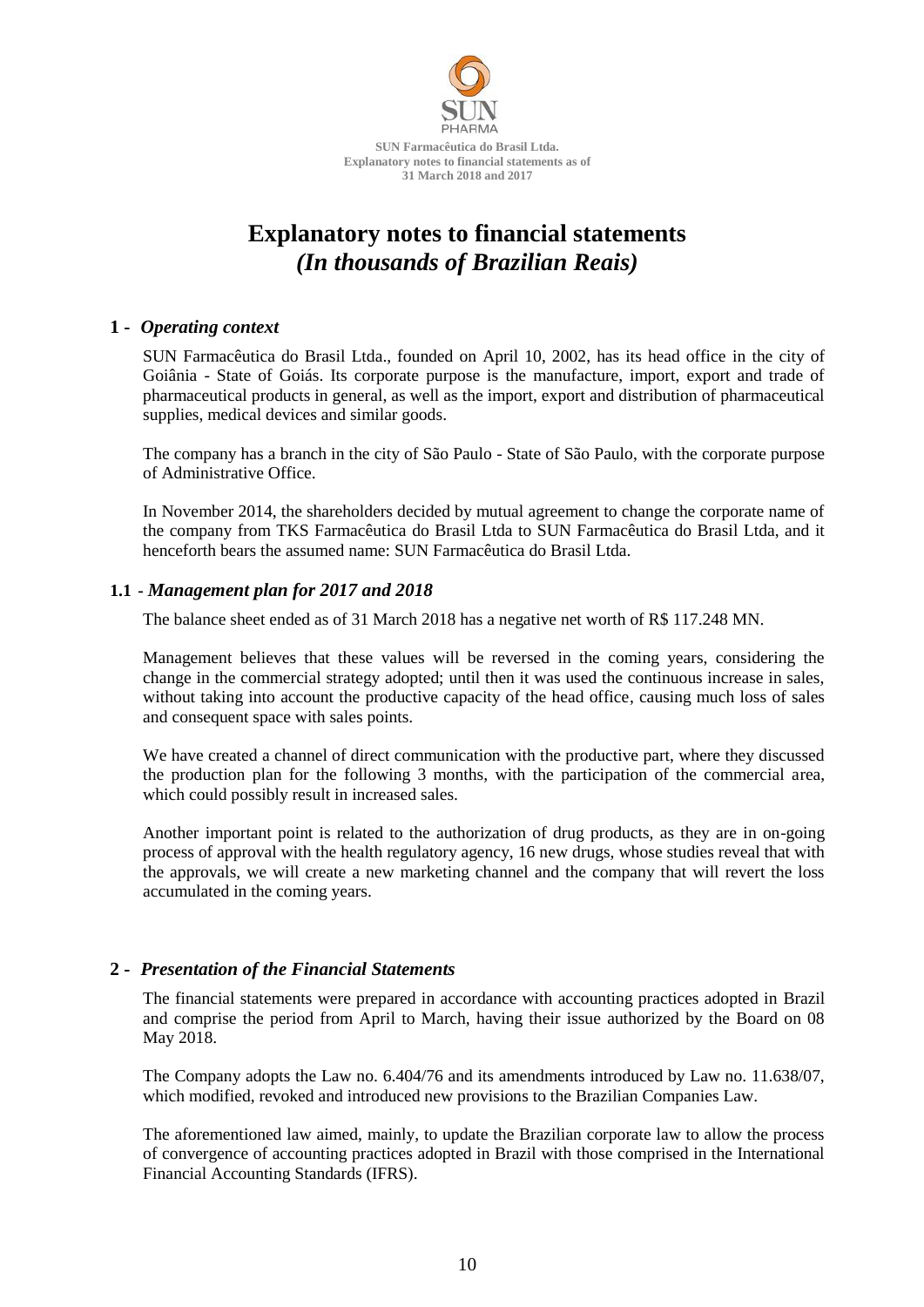

# **2a - Restatement of Financial Statements for the year ended March 31, 2017**

Aiming at improving existing accounting practices and a better presentation of the accounting balances, the Sun Pharma group opted for the unification of the chart of accounts of the company's existing in Brazil, therefore the opening balances for 2017 were re-classified, and differ from those reported in the financial statements previously submitted for the year ended March 31 , 2017.

### **The aforementioned change in accounting practices had an impact on the balances as reported in the balance sheet as at March 31, 2017, due to the following reclassifications:**

#### **Assets:**

- The balance of BRL 37 for Prepaid Expenses, previously included in the specific line "Prepaid Expenses", now became part of the "Other Accounts Receivable" group also in Assets;

- The balance of BRL 21 for Security Deposit, which previously appeared in the line called "Other Credits", now became part of the "Other Accounts Receivable" group also in Assets;

- The balance of BRL55 for Judicial Deposit, which previously appeared in the line " Other Credits ", now became part of the non-current group," Provision for contingencies "in Liabilities;

### **Liabilities:**

- The balance of BRL 448 for accounts payable to service providers, which previously appeared in the line called "Suppliers", now became part of the "Other Accounts Payable" group, also in Liabilities;

- The balances previously reported of BRL 271 for Social Contributions payable , and of BRL 362 for Tax Obligations payable , now comprise the balance of the Taxes and contributions payable , however, the value towards protected on ICMS recoverable for GO State of (BRL 136), is now included in the balance of "Other Accounts Payable", also in Liabilities;

- Reclassified the amount of BRL 8, for alimony payable that previously appeared in the line called "Other Accounts Payable", now became part of the group "Taxes and contributions payable", also in Liabilities;

- Reclassified the amount of BRL 602, for labor contingency and Anvisa legal cases, which previously figured in the line " Other Accounts Payable ", now became part of the "Provision for Contingency" group, in current Liabilities;

#### **Income & Expense Statements**

- Reclassified the total amount of BRL 49, for Bank Expenses, previously included in "Financial Expenses" and now transferred to "General Administrative Expenses".

- Reclassified the total amount of BRL 532, for Discounts granted on sales invoices, which was previously included in "Financial Expenses" was now transferred to "Operating Revenue", reducing revenue.

- Reclassified the total amount of BRL 6.483, for Production Personnel expenses, as well as administrative expenses related to production, previously considered as "Revenue operating expenses" to "Cost of goods sold and services".

- We opted for the opening of operating expenses, as demonstrated.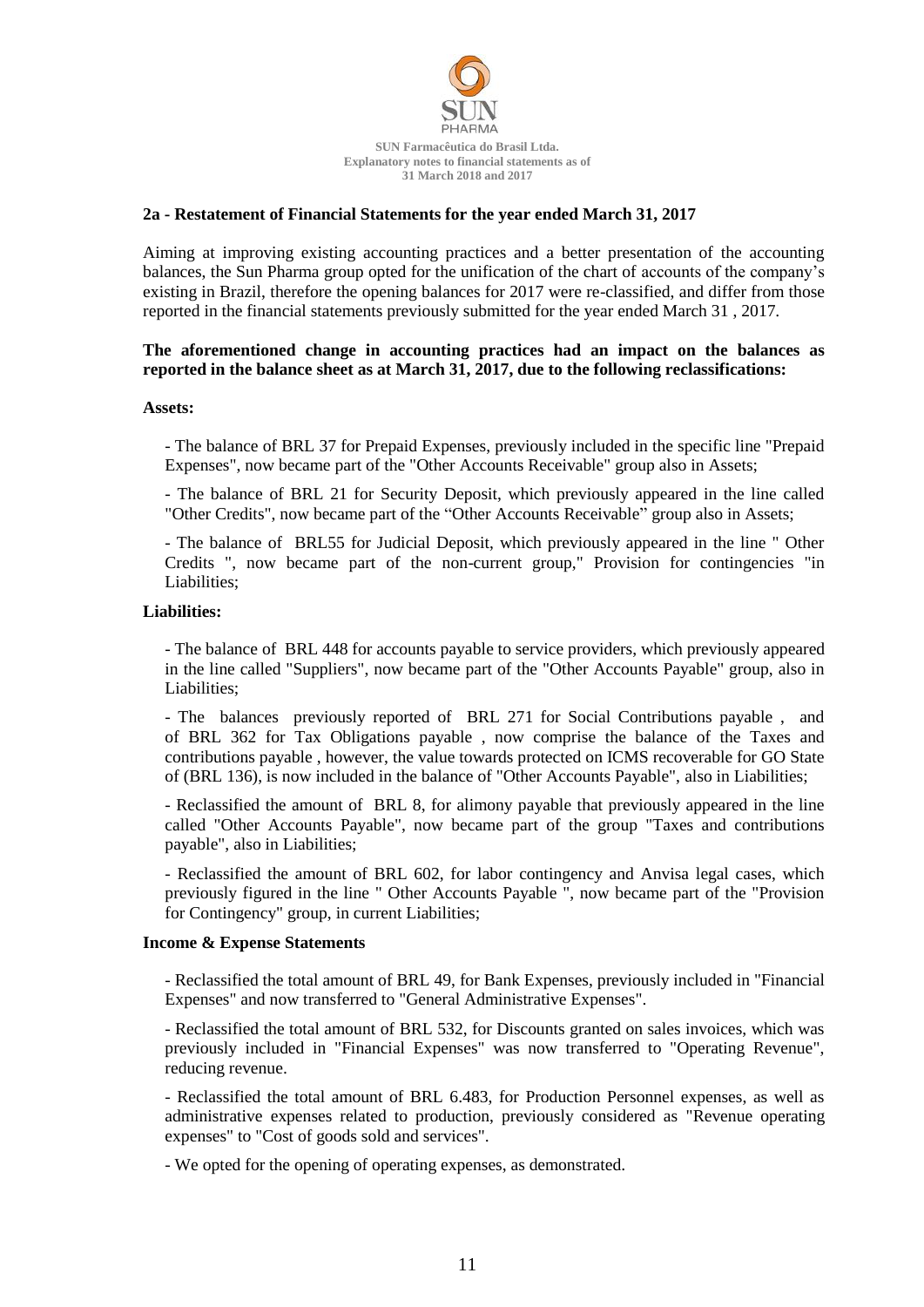

# *2.1 Functional currency and presentation currency*

The financial statements are presented in Brazilian Real, which is the functional currency of the Company. All financial information presented in Real have been rounded up to the nearest thousands, except where indicated otherwise.

### *2.2 Use of estimates and judgments*

The preparation of financial statements in accordance with the accounting practices adopted in Brazil requires that the Management of the Company to make judgments, estimates and assumptions that affect the application of accounting policies and the reported values of assets, liabilities, revenues and expenses. Actual results could differ from those estimates.

Estimates and assumptions are reviewed in a continuous way. Revisions with respect to accounting estimates are recognized in the period in which the estimates are revised and in any future periods affected.

The information on assumptions and estimates that have a significant risk of result in material adjusting within the next few years are included in the following explanatory notes:

- Note 5 Provision for doubtful receivables
- Note 6 Provision for inventory obsolescence
- Note 8 Review of the of the fixed asset useful life

Note 13 - Provision for contingencies

# *3 Summary of Significant Accounting Policies*

#### **a.** *Determination of Net Income*

Net income of operations of the company are established in accordance with the accounting of competence of exercises, which covers the period from April to March of each year.

Operating revenues from the sale of products, as well as costs and expenses are recognized in the outcome as a function of its implementation, i.e., when there is convincing evidence that the risks and benefits more significant and inherent to ownership have been transferred to the purchaser.

# **b.** *Cash and cash equivalents*

Cash and cash equivalents include cash in hand, balances in current bank accounts and financial investments of high liquidity. The financial investments are recorded at cost, plus income earned during the financial year, duly regulated by the central bank of Brazil.

#### **c.** *Accounts receivable from customers*

Accounts receivable from customers are initially recorded by the invoiced value, including their direct taxes, tax liability of the Company, minus the taxes withheld at source, of which are considered as tax credits.

The provision for credit losses was made at an amount considered sufficient by the Management to compensate for any losses on the realization of the credits earned more than 12 months and or when identified the inability of recovery.

As provided in the CPC12, adjustment to the present value was not registered by virtue of not having material effect on the financial statements.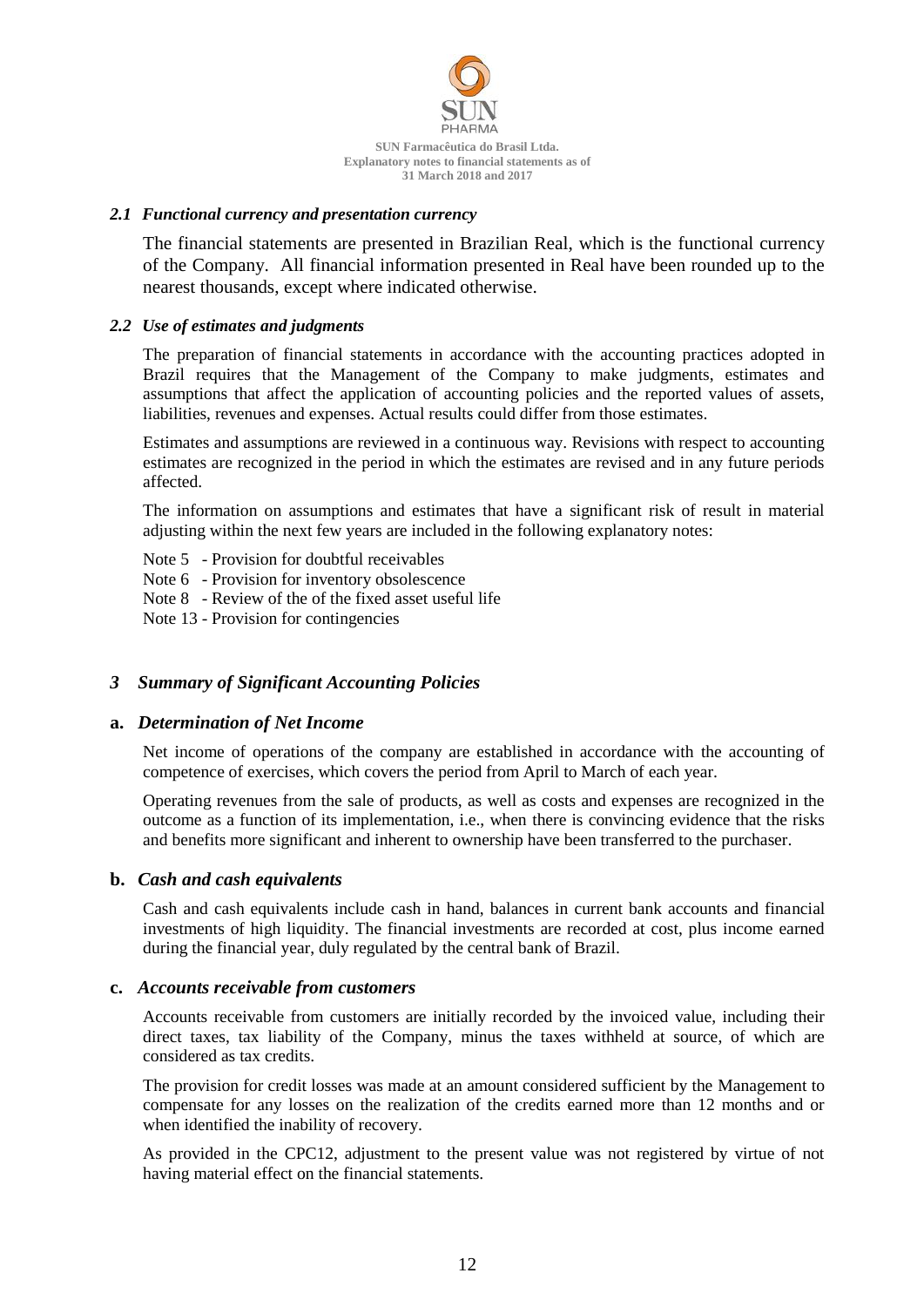

# **d.** *Inventories*

Inventories are stated on the basis of historic cost of acquisition and production, plus expenses relating to transport, storage and non-recoverable taxes. In the case of industrialized products, under elaboration and finished, the inventory includes the manufacturing overheads based on the normal capacity of production. The cost is determined by the weighted average cost. The values of inventories recorded does not exceed the net value of realization. The net realization value , which corresponds to the estimated selling price in the ordinary course of business, less the actual costs of completion and those necessary to make the sale.

# **e.** *Fixed asset*

# **Fixed assets**

Items of fixed asset (property, plant and equipment) are measured at historic cost of acquisition or construction, less accumulated depreciation and loss of reduction to the recoverable amount (impairment), if applicable.

The cost includes expenditure that is directly attributable to the acquisition of an asset. The cost of assets constructed by the company itself includes the cost of materials and labor, other direct costs to place the asset in the location and condition necessary for these to be capable of operating in the manner sought by the management, the costs of dismantling and restoration of the site where these assets are located.

The improvement in third parties' properties are amortized in accordance with the duration of the lease contract.

Gains and losses on disposal of an item of property, plant and equipment are calculated by comparison between the resources deriving from disposal with the carrying amount of property and are recognized net inside of other revenues in the result.

Other costs are capitalized only when there is an increase in the economic benefits of the item of fixed asset. Any other type of expense is recognized in the result as an expense when incurred.

# **Depreciation**

Depreciation is calculated on the depreciable value, which is the cost of an asset, or other substitute value of the cost minus the residual value.

Depreciation is recognized in the results based on the straight-line method over the estimated useful lives of each part of an item of the fixed asset, since this method is that one that more closely reflects the pattern of consumption of future economic benefits embodied in the asset. Lands are not depreciated.

The estimated useful lives are as follows:

|                                        | <b>Years</b> |
|----------------------------------------|--------------|
| Machines and equipment                 | 10           |
| Furniture and utensils                 | 10           |
| Informatic equipment                   |              |
| <b>Vehicles</b>                        |              |
| Improvement in third parties' property |              |

The depreciation methods were reviewed, and new rates will be adopted, each closing of the financial year and any adjustments are recognized as changes in accounting estimates.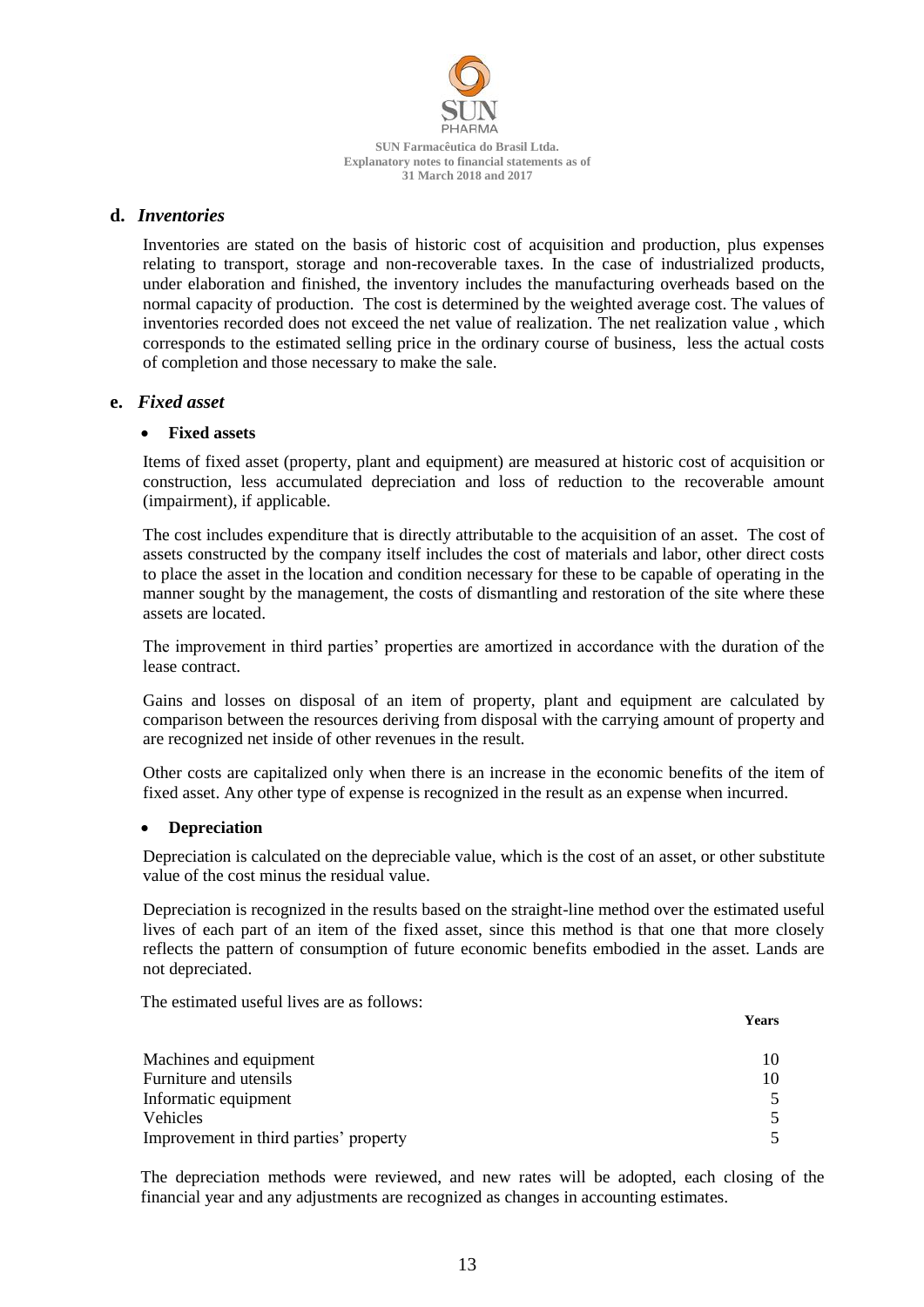

### **Intangible Assets**

It is valued at cost of acquisition, less accumulated depreciation and losses by reducing the recoverable amount, when applicable.

The intangible asset of the company has defined life, composed by software. The record of depreciation is done in the demonstration of the income statement of the fiscal year, under the heading "Depreciation and amortization".

| The estimated useful life for the current fiscal and year is: | <b>Years</b> |
|---------------------------------------------------------------|--------------|
|---------------------------------------------------------------|--------------|

Software 10

# **Reduction in the recoverable value of assets**

According to Section 27, NBC TG 1000 - Accounting for small and medium-sized enterprises.

Aims to ensure that the assets are not recorded, accounted for a higher value than the one that can be recovered in time for use of the company's operations or its eventual sale.

# **f.** *Current and non-current liabilities*

The current and non-current liabilities are demonstrated by the known or calculated estimated plus, when applicable the corresponding charges, monetary variations and/or exchange rate incurred up to the date of the balance sheet.

# **g.** *Short-term benefits to employees*

Obligations of short-term benefits to employees are measured on an undiscounted basis and are incurred as expenses as the related service is provided.

Provision was made for the payment of bonuses on individual performance and was recognized by the amount expected to be paid under the plans of bonuses on money or participation in profits in the short term if the company has a legal or constructive obligation to pay this value in function of past service rendered by the employee, and the obligation can be estimated reliably.

# **h.** *Loans and Financing*

The financial charges and the monetary indexations of the loans are accounted for on the basis of the period elapsing, being established in accordance with the terms of the contracts. Composed mainly by contracts aiming at the expansion of production capacity, as well as modernization, as well as to meet working capital needs.

# **i.** *Provisions*

A provision is recognized in the balance sheet when the company has an obligation or as a result of a past event, and it is probable that an economic resource will be required to settle the obligation. Provisions are recorded taking as a basis the best estimates of the risk involved.

# **j.** *Income tax and social contribution*

The fiscal year for calculation of income tax is determined by law, and comprises the period counting from January to December, unlike the corporate year depicted in the financial statements, which comprises the period from April to March.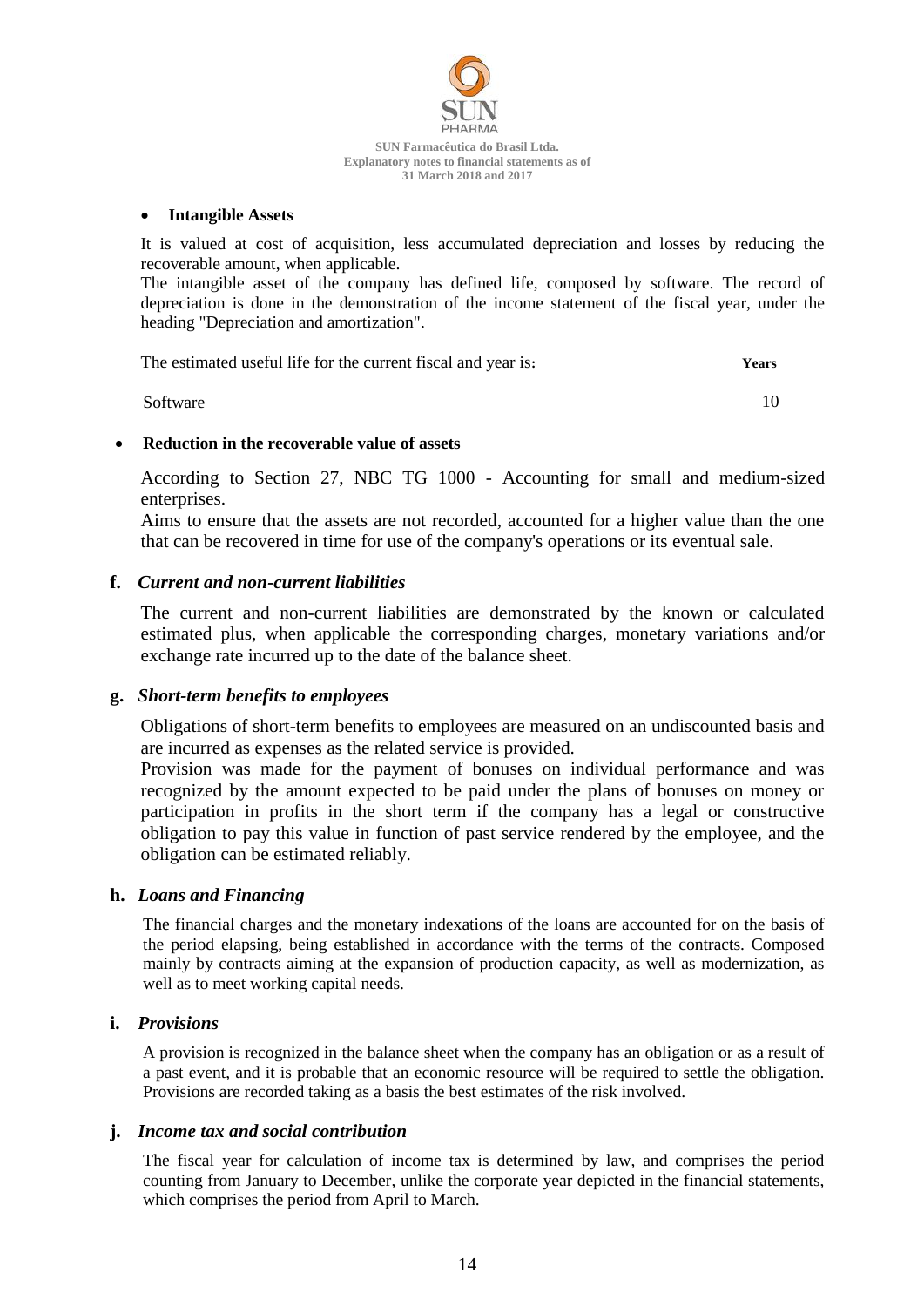

The income tax and social contribution of current and deferred charges are calculated on the basis of rates of 15%, plus an additional 10% on the taxable profit surplus of R\$ 240 for income tax and 9% on taxable profit for social contribution on net profits and consider the offsetting of tax losses and negative social contribution base, limited to 30% of the real profit.

The current tax is the tax payable or receivable expected on the taxable profit or loss for the year, the tax rates enacted or substantively enacted at the date of presentation of the financial statements and any adjustment to tax payable in relation to previous years.

The Company does not recognize the Income Tax and Social Contribution, of deferred tax assets on tax loss and negative base of social contribution, and also on temporary differences between the tax base of assets and liabilities and their respective accounting value. The deferred active Income Tax and Social Contribution are recognized based on the expected generation of future taxable profits. Deferred tax is measured by the tax rates that are expected to be applied to temporary differences when they reverse, based on laws that have been enacted or substantively enacted by the date of presentation of the financial statements.

The Company does not have any value recorded with respect to income tax and social contribution deferred during the fiscal year, due to expected generation of future taxable profits.

# **k.** *Financial Instruments*

The financial instruments are only recognized as from the date on which the company becomes part of the contractual provisions of the financial instruments. When recognized, are initially recorded at its fair value plus transaction costs that are directly attributable to the acquisition or contracting. On 31 March 2018, the accounting value of the financial instruments of the company, represented mainly by cash, accounts receivable, accounts payable to suppliers and loans with financial institutions and related companies were equivalent to its market value. The company does not use financial instruments in exchange operations of indices (SWAP) or involving operations in the form of derivatives risk. Other Assets and Liabilities

An asset is recognized in the balance sheet when it is probable that future economic benefits will be generated in favor of the company and its cost or value can be measured with security.

The current and non-current liabilities are demonstrated by the known or calculated values plus, when applicable the corresponding charges and monetary variations incurred up to the date of the balance sheet.

Provisions are recorded taking as a basis the best estimates of the risk involved. The financial statements therefore include various estimates based on objective and subjective factors, based on the judgment of the management for the determination of appropriate values to be recorded. The settlement of transactions involving these estimates may result in divergent values of the recorded in the financial statements due to the inaccuracies inherent to the process of determining them, for which reason the management periodically revise such estimates and assumptions.

Estimates and assumptions are used in the selection of the useful lives of the assets, for the constitution of adjustment for the possible risk of not carrying out their accounts receivable, as well as in the analysis of other risks for the determination of other provisions, including the contingent liabilities and other similar, in addition to the valuation of financial instruments and other assets and liabilities on the balance sheet date.

The realizable rights and obligations are classified as Current when their realization or settlement occur within twelve months following the date of presentation of the financial statements. Otherwise, they are shown as Non-current.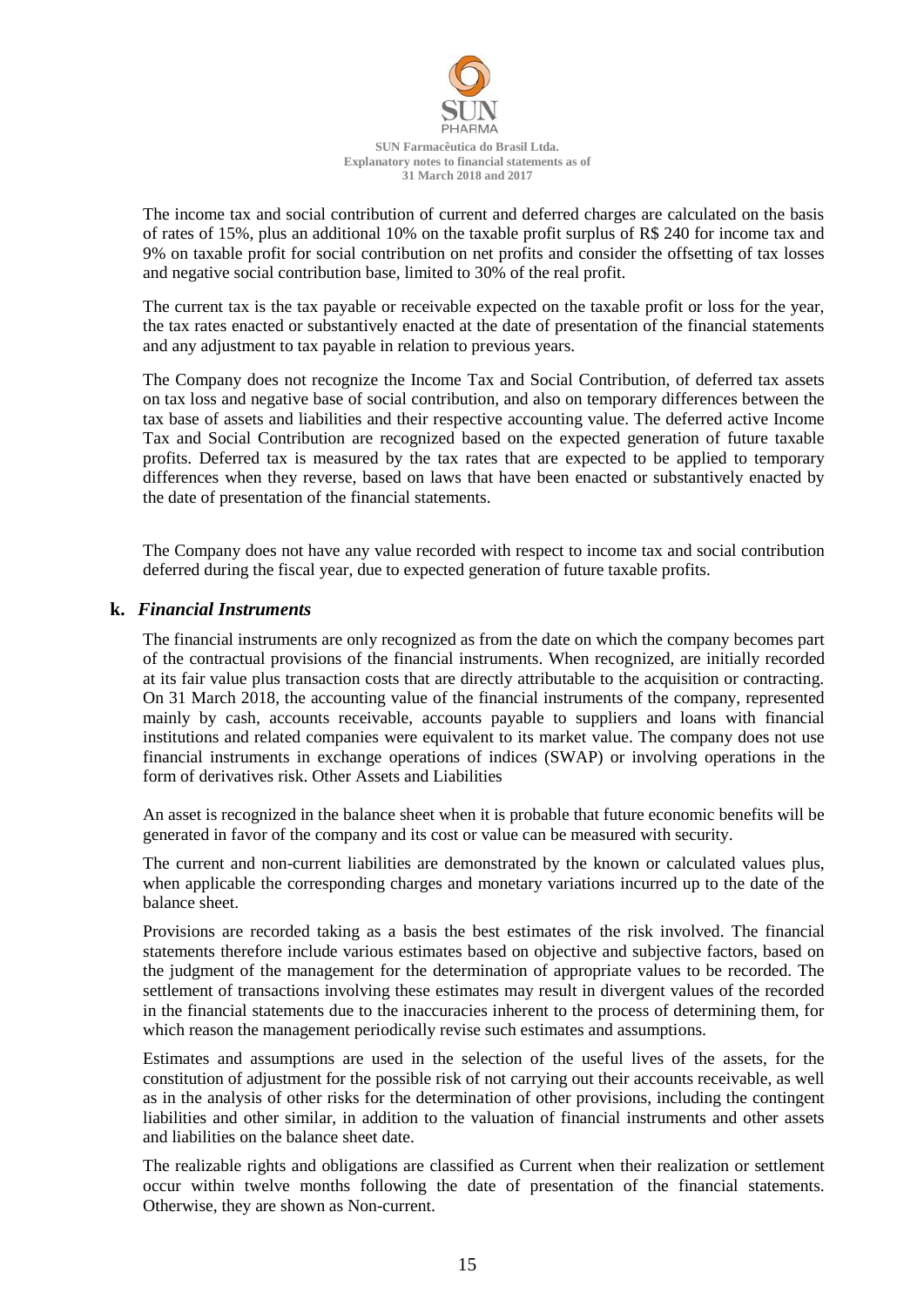

# *4 Cash and cash equivalents*

|                                        | 2018  | 2017  |
|----------------------------------------|-------|-------|
| Cash                                   |       |       |
| <b>Banks</b>                           | 3,662 | 1,090 |
| Other investments (Finac. Investments) | 3,711 | 3,883 |
| <b>Total</b>                           | 7,376 | 4,976 |

#### *5 Accounts receivable from customers*

Accounts receivable from customers are initially recorded by the invoiced value, including their direct taxes, tax liability of the Company, minus the taxes withheld at source, of which are considered as tax credits.

The provision for credit losses was made at an amount considered sufficient by the Management to compensate for any losses on the realization of the credits earned more than 12 months and or when identified the inability of recovery.

The adjustment related to the recognition of revenue, are due to bills that have been invoiced, dispatched and that on 31 March, had not been received by customers.

|                                              | 2018     | 2017  |
|----------------------------------------------|----------|-------|
| Accounts receivable                          | 11,023   | 8,041 |
| Other accounts receivable                    | 208      | 43    |
| (-) Provision f/ doubtful settlement Credits | (878)    | (842) |
| (-) Revenue adjustment recognition           | (3, 418) | 122   |
| <b>Total</b>                                 | 6,935    | 7,120 |

On 31/03/18 the total gross value of trade bills receivable from the company, distributed by maturities as follows:

| To mature               | R\$      |        |
|-------------------------|----------|--------|
| Within 30 days          | 6,568    |        |
| From 31 to 60 days      | 3,244    |        |
| From 61 to 90 days      | 22       |        |
| Over 91 days            | $\theta$ |        |
| <b>Subtotal</b>         |          | 9,834  |
| <b>Matured</b>          |          |        |
| Matured within 30 days  | 150      |        |
| Matured within 60 days  | 42       |        |
| Matured within 90 days  | 43       |        |
| Matured within 180 days |          |        |
| Matured within 365 days | 60       |        |
| Matured over 365 days   | 893      |        |
| <b>Subtotal</b>         |          | 1,189  |
| <b>Overall Total</b>    |          |        |
|                         |          | 11,023 |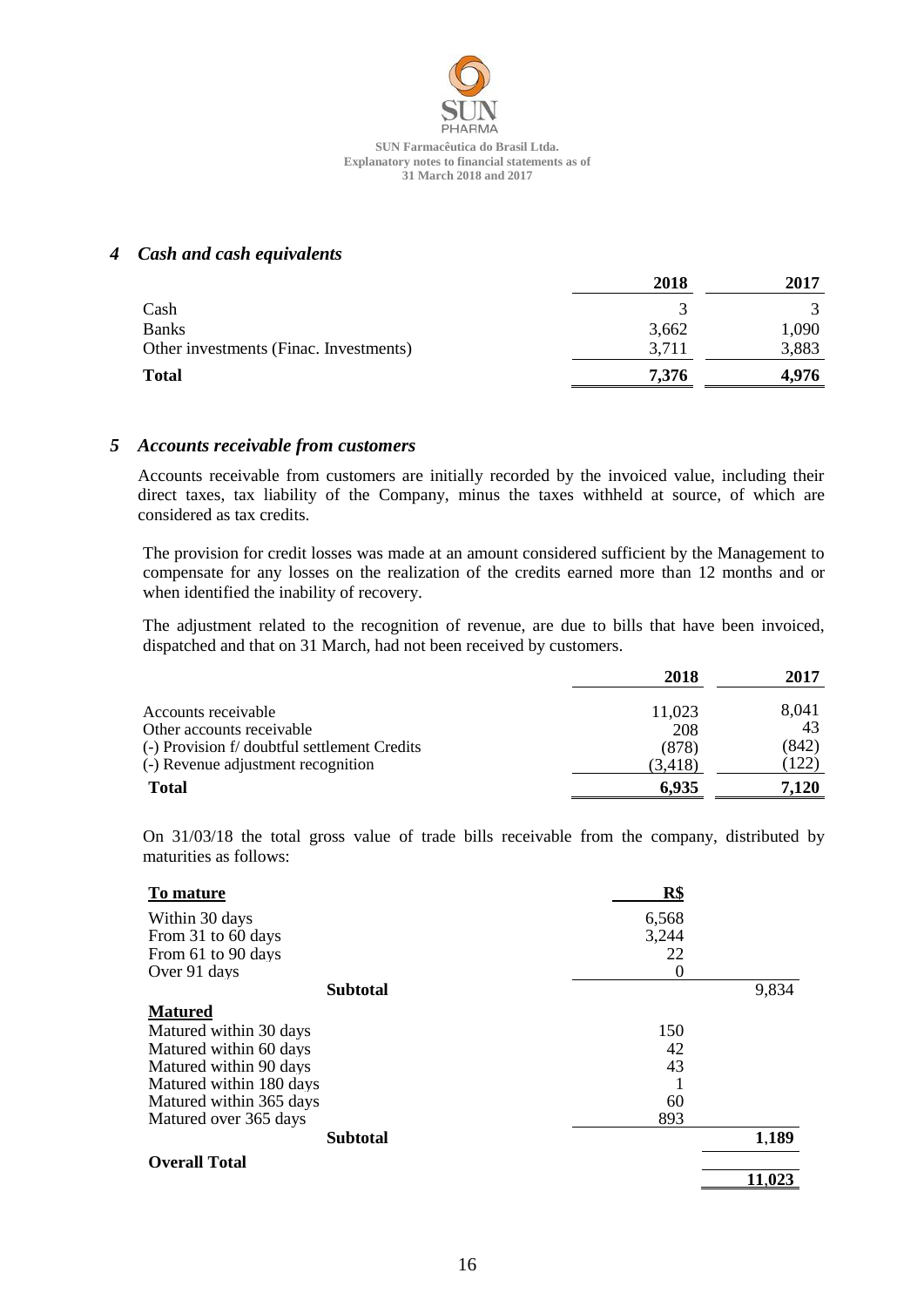

# *6 Inventories*

|                                                   | 2018    | 2017     |
|---------------------------------------------------|---------|----------|
| <b>Products for Resale</b>                        | 9,377   | 15,826   |
| <b>Adjust Revenue Recognition -Cogs</b>           | 1,309   | 67       |
| Raw material                                      | 751     | 760      |
| Packaging materials                               | 426     | 436      |
| Goods in transit - Goods                          | 1,379   | $\Omega$ |
| Consumables material                              | 324     | 283      |
| <b>Customs Broker</b>                             | 2       | $\Omega$ |
| <b>Others</b>                                     | 89      | 18       |
| (-) Adjustment Net Val of Realization             | (103)   | (171)    |
| (-) Adjustment Recoverable Val. Est. Obsolete (b) | (7,189) | (2,861)  |
| <b>Total</b>                                      | 6,365   | 14,358   |

The balance listed in the accounts identified above as (b) - matured inventories, to mature in the next 6 months and without moving for more than 1 year. Along this year, the company produced based on past due bids, however due to the financial crisis in Brazil, the governments (bidders) did not issue the respective purchases orders, and due to the validity of the product, management has made the adjustment and awaits the approval of Regulatory Heath Agency for them to be incinerated.

# **7** *Current tax asset*

|                             | 2018           | 2017  |
|-----------------------------|----------------|-------|
| <b>ICMS</b> tax recoverable | $\overline{0}$ | 2,324 |
| ICMS on fixed assets        | 42             | 28    |
| Pis tax recoverable         | 84             | 60    |
| Cofins tax recoverable      | 381            | 274   |
| <b>IRPJ</b> recoverable     | 11             | 11    |
| CSLL recoverable            | 27             | 27    |
| IRF recoverable             | 229            | 95    |
| <b>IRPJ</b> recoverable     | 46             | 36    |
| Total                       | 820            | 2,855 |

The values booked as IRPJ and CSLL were income tax paid in advances to the Tax authorities and are included in the Statement of annual income tax.

# *8 Fixed assets*

According to Section 27, NBC TG 1000 - Accounting for small and medium-sized enterprises. Aims to ensure that the assets are not recorded accounted for a higher value than the one that can be recovered in time for use of the company's operations or its eventual sale. The company has conducted tests of impairment in all its assets and found losses by devaluation.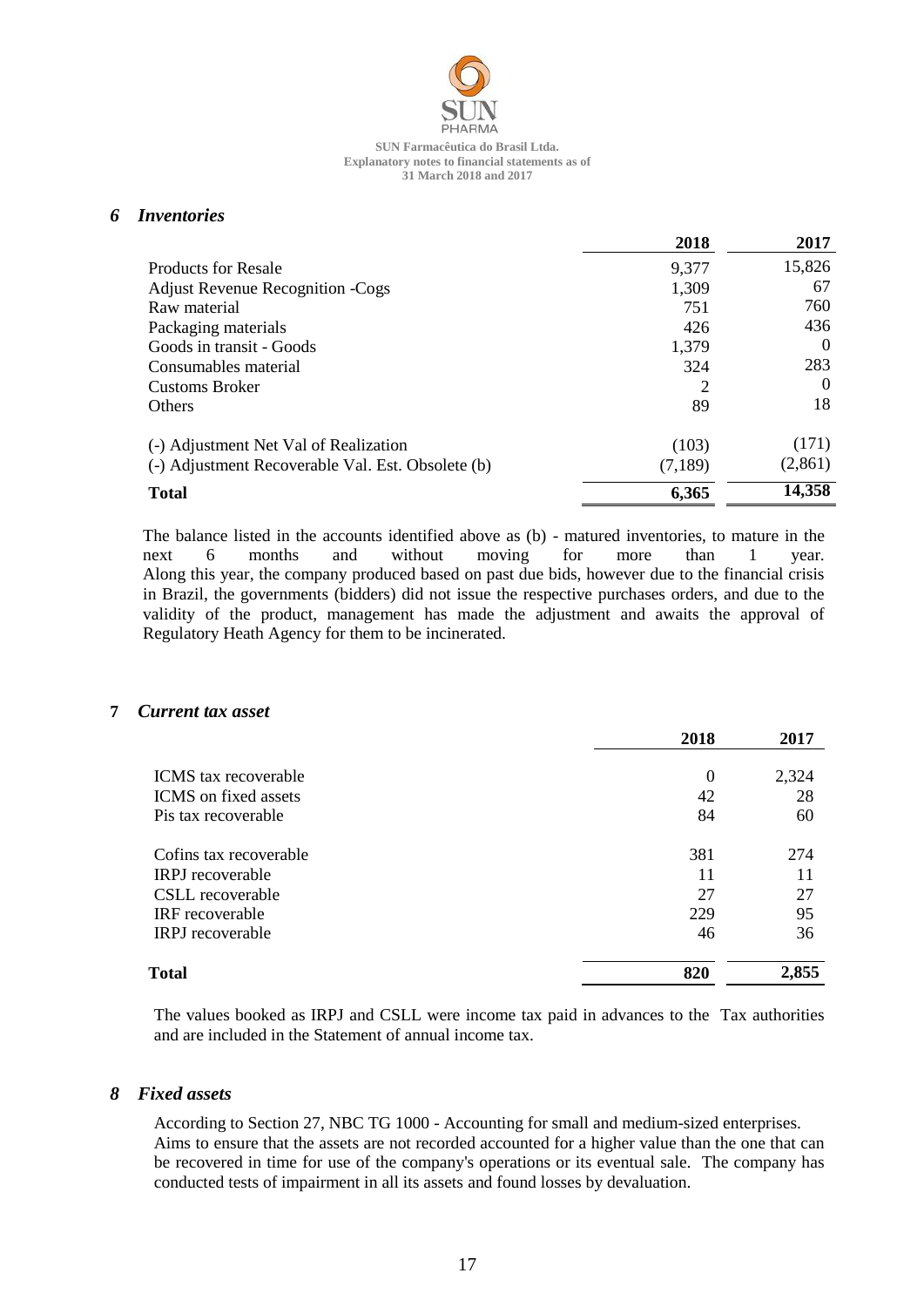

# *Fixed Assets*

|                              |     |                               | 2018                                   |         | 2017                    |
|------------------------------|-----|-------------------------------|----------------------------------------|---------|-------------------------|
| <b>Descriptions.</b>         |     | <b>Annual rate Gross Book</b> | (-) Accumulated<br><b>Depreciation</b> | Total   | <b>Previous</b><br>Year |
| Land                         |     | 118                           |                                        | 118     | 118                     |
| <b>Buildings</b>             | 4%  | 6,501                         | (2,147)                                | 4,354   | 4,615                   |
| <b>Installations</b>         | 10% | 1,335                         | (797)                                  | 538     | 594                     |
| Computer Equipment's         | 20% | 532                           | (393)                                  | 139     | 111                     |
| Vehicles                     | 20% | 420                           | (185)                                  | 235     | 292                     |
| Plant and Machinery          | 10% | 8,551                         | (4, 487)                               | 4,064   | 4,303                   |
| Furniture and fixture        | 10% | 347                           | (183)                                  | 164     | 180                     |
| Tools and devices            | 20% | 756                           | (506)                                  | 250     | 280                     |
| <b>CWIP</b>                  |     | 870                           |                                        | 870     | 837                     |
| <b>Total of Fixed assets</b> |     | 19,430                        | (8,698)                                | 10,732  | 11,330                  |
| <b>Impairment test</b>       |     |                               |                                        | (2,914) | (2,914)                 |
| <b>Net of Fixed Assets</b>   |     |                               |                                        | 7,818   | 8,416                   |
|                              |     |                               |                                        |         |                         |

# *Cost evolution*

|                              |                    | 2017                             |                 |              | 2018                             |
|------------------------------|--------------------|----------------------------------|-----------------|--------------|----------------------------------|
| Descriptions.                | <b>Useful Life</b> | <b>Opening</b><br><b>Balance</b> | $(+)$<br>Income | $(-)$<br>Out | <b>Closing</b><br><b>Balance</b> |
| Land                         |                    | 118                              |                 |              | 118                              |
| <b>Buildings</b>             | 25                 | 4,615                            |                 |              | 4,615                            |
| <b>Installations</b>         | 10                 | 594                              |                 | (5)          | 594                              |
| Computer Equipment's         | 5                  | 111                              | 71              | (17)         | 111                              |
| Vehicles                     | 5                  | 292                              | 54              | (108)        | 292                              |
| Plant and Machinery          | 10                 | 4,303                            | 97              |              | 4,303                            |
| Furniture and fixture        | 10                 | 180                              | 11              |              | 180                              |
| Tools and devices            | 20                 | 280                              |                 | (6)          | 280                              |
| <b>CWIP</b>                  |                    | 837                              | 33              |              | 837                              |
| <b>Total of Fixed assets</b> |                    | 19,300                           | 266             | (136)        | 19,430                           |

# *Depreciation Evolution*

|                              |                           | 2017                             |                    |              | 2018                             |
|------------------------------|---------------------------|----------------------------------|--------------------|--------------|----------------------------------|
| Descriptions.                | <b>Annual Tax</b><br>rate | <b>Opening</b><br><b>Balance</b> | $^{(+)}$<br>Income | $(-)$<br>Out | <b>Closing</b><br><b>Balance</b> |
| <b>Buildings</b>             | 4%                        | 1,886                            | 282                | (21)         | 2,147                            |
| Installations                | 10%                       | 746                              | 55                 | (4)          | 797                              |
| Computer Equipment's         | 20%                       | 367                              | 32                 | (6)          | 393                              |
| Vehicles                     | 20%                       | 183                              | 70                 | (68)         | 185                              |
| Plant and Machinery          | 10%                       | 4,150                            | 337                |              | 4,487                            |
| Furniture and fixture        | 10%                       | 157                              | 27                 | (1)          | 181                              |
| Tools and devices            | 20%                       | 481                              | 29                 | (4)          | 506                              |
| <b>Total of Fixed assets</b> |                           | 7,970                            | 832                | (104)        | 8.697                            |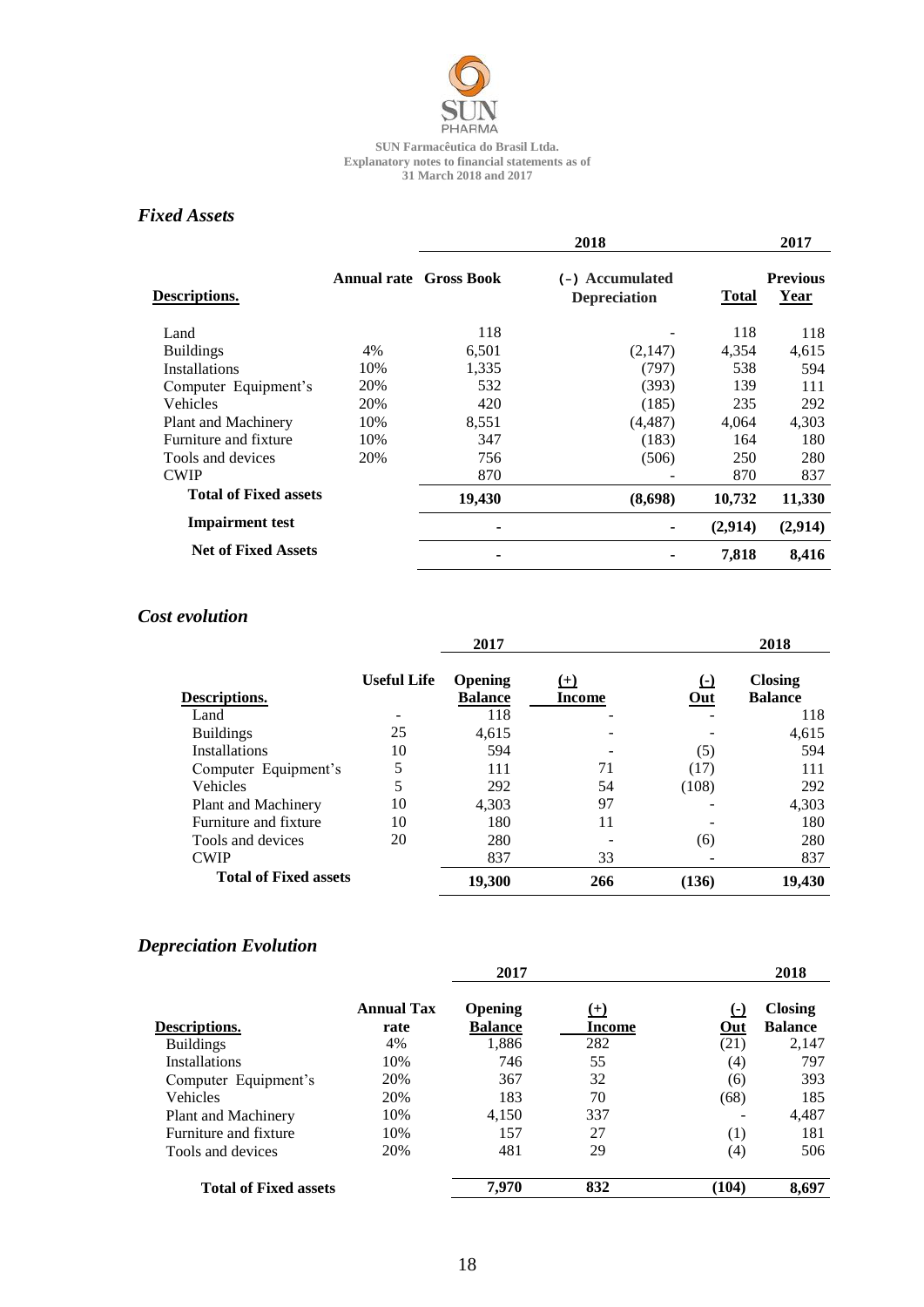

# *Impairment Test Evolution*

|                              | 2017                      |                 |                               | 2018                    |
|------------------------------|---------------------------|-----------------|-------------------------------|-------------------------|
| Descriptions.                | Opening<br><b>Balance</b> | $(+)$<br>Income | $\left( \cdot \right)$<br>Out | <b>Previous</b><br>Year |
| <b>Buildings</b>             | (7)                       |                 |                               | (7)                     |
| <b>Installations</b>         | (7)                       |                 |                               | (7)                     |
| Computer Equipment's         | (2)                       |                 |                               | (2)                     |
| Plant and Machinery          | (2,873)                   |                 |                               | (2,873)                 |
| Furniture and fixture        | (23)                      |                 |                               | (23)                    |
| Tools and devices            | (7)                       |                 |                               | (7)                     |
| <b>Total of Fixed assets</b> | (2,914)                   |                 |                               | (2, 194)                |

(a) As per management decision, the plant in Goiania stopped having manufacturing operations w.e.f. Feb 2017. The primary reasons behind this shutdown, was driven by the three following factors:

- $\checkmark$  Significantly higher investments were projected as requisites to have more economic levels of production;
- $\checkmark$  Underutilization of plant capacity, inefficient machineries and production lines having led to high overheads, and therefore high cost per unit, making the products being manufactured have low margins, rendering them economically unviable;
- $\checkmark$  Denial of registration for new products to be manufactured at Goiania plant, also erased the opportunity for further absorption of overheads, and rendering products manufactured here, yield reasonable margins.

# *9 Suppliers*

|                  | 2018   | 2017    |
|------------------|--------|---------|
| Principal        | 19,024 | 35,723  |
| Exchange rate    | 632    | (3,761) |
| Goods In Transit | 1,379  |         |
| Others           | 45     | 50      |
| <b>Total</b>     | 21,080 | 32,012  |

The outstanding balance in USD towards Sun Pharmaceutical was made up of the 6,328 Mn. The company's exposure to the risk of currency and credit related to suppliers and other accounts payable are disclosed in Note 20 section (v).

# *10 Taxes and contributions payable*

|                                        | 2018 | 2017 |
|----------------------------------------|------|------|
| Social contributions payable           |      |      |
| INSS payable on payroll                | 218  | 214  |
| INSS withheld at source                |      |      |
| FGTS on payroll                        | 61   | 49   |
| PIS/COFINS/CSSL/ISS withheld at source |      |      |
| <b>Subtotal</b>                        | 290  | 279  |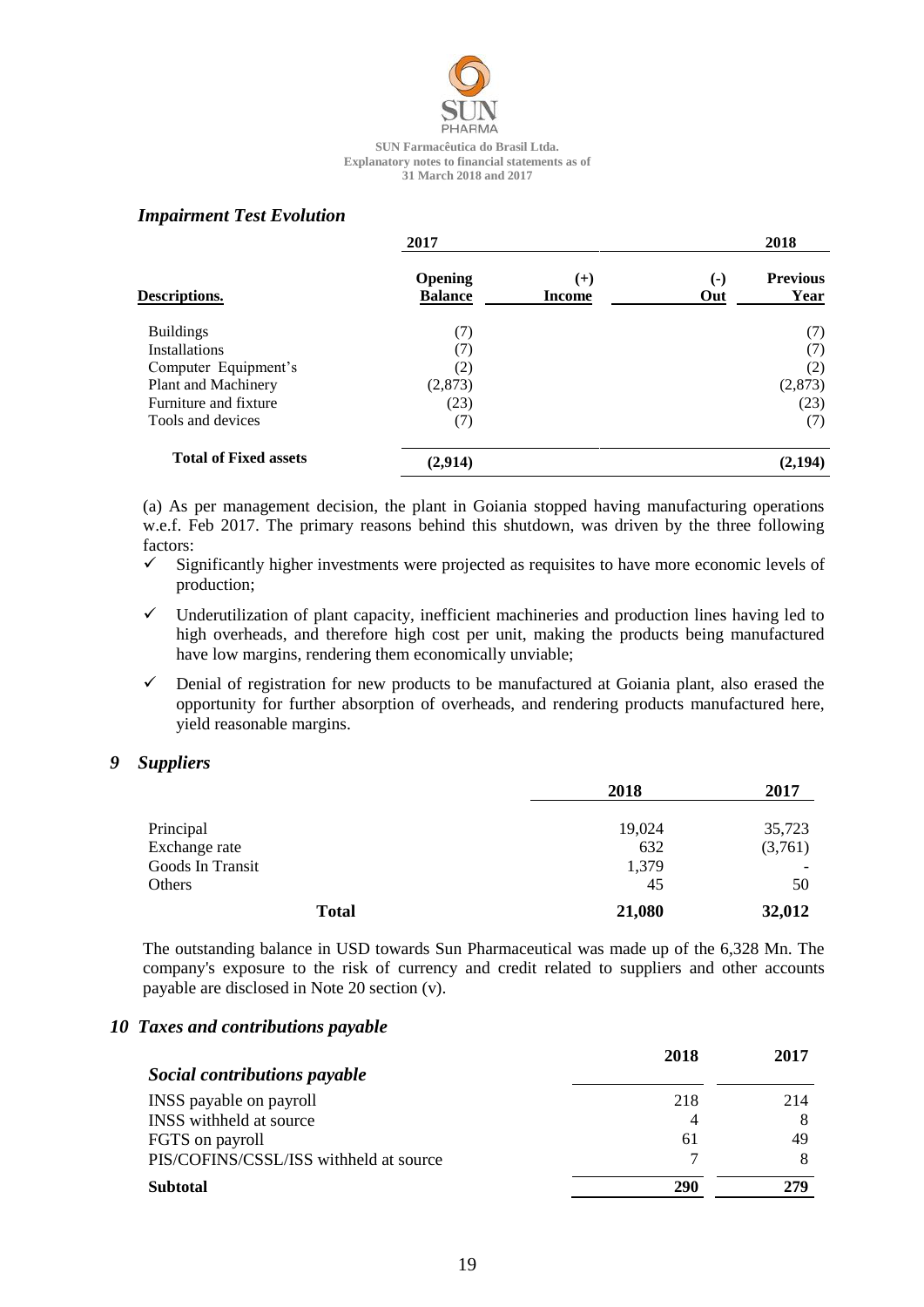

|                                                   | 2018  | 2017     |
|---------------------------------------------------|-------|----------|
| Taxes payable                                     |       |          |
| Income tax withheld at source                     | 224   | 203      |
| <b>ICMS</b> on Sales                              | 308   | $\Omega$ |
| (-) Adjustment of ICMS on revenue recognition (a) | (386) | (3)      |
| Provision for ICMS on WO Stock                    | 1,222 | $\theta$ |
| Others                                            | 4     | 18       |
| <b>Subtotal</b>                                   | 1,372 | 218      |
| Total                                             | 1,662 | 497      |

(a) The adjustment of VAT (ICMS) is related to revenue recognition of bills income that have been invoiced, dispatched and that on 31 March, had not been received by customers.

# *11 Labor Obligation to Pay*

*12 Other Provisions*

| 2018  | 2017     |
|-------|----------|
| 399   | 9        |
| 194   | 208      |
| 970   | 987      |
| 1,563 | 1,204    |
|       |          |
| 2018  | 2017     |
| 108   | 85       |
| 449   | 649      |
| 893   | $\Omega$ |
| 347   | 23       |
| 116   | 116      |
| 1,913 | 873      |
|       |          |

- a) The company uses autonomous Sales Representatives, hired in accordance with the Law no. 4.886, as of 09 December 1965, where they are compensated by a fixed percentage on sales, primary and secondary.
- b) At the end of 2016, the regulatory agency, Anvisa, decided by monocratic decision to update rates from 70% to 300%, as per law it was an abusive increased, the Brazilian pharmaceutical industry trade union, called "Sindusfarma", decided to file up a security, guaranteeing the collection of fees to the values previous practiced. Through this momentous decision, the Sun administration decided to make provision for the difference of all fees paid along 2017.

# *13 Contingencies*

The company is defendant in lawsuits and in administrative proceedings before various courts and governmental bodies, arising from the normal course of operations, involving tax, labor, civil aspects and other matters.

Management, based on information from their legal advisors, analysis of lawsuits pending and, regarding labor actions, based on previous experience relating to the amounts claimed, made provision in an amount considered sufficient to cover the probable estimated losses with the lawsuits in course, as follows: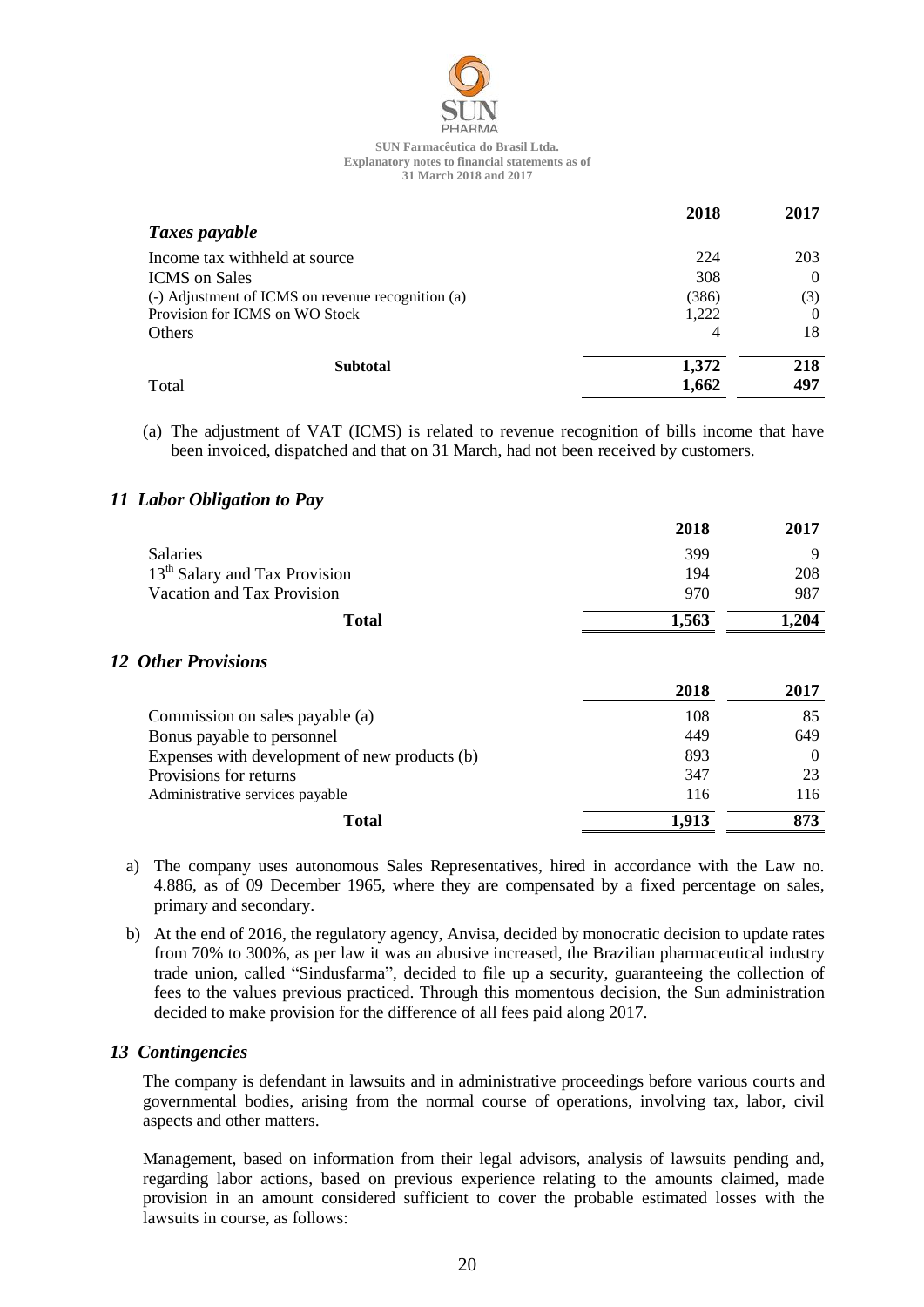

|       |                  | 2018                              |            |            |
|-------|------------------|-----------------------------------|------------|------------|
|       | <b>Provision</b> | <b>Judicial</b><br><b>Deposit</b> | <b>Net</b> | <b>Net</b> |
| Labor | 1,141            | 871                               | 270        | 544        |
| Civil | $\Omega$         | $\mathbf{0}$                      | $\Omega$   | 2          |
|       | 5,687            | 682                               | 4,183      | 546        |

# **Lawsuit statuses on the period**

|       | 2017                                 | 2018 |                               |                                   |                                    |
|-------|--------------------------------------|------|-------------------------------|-----------------------------------|------------------------------------|
|       | Gross initial Addition to<br>balance |      | provision Retirement          | <b>Judicial</b><br><b>Deposit</b> | <b>Final Net</b><br><b>Balance</b> |
| Labor | 600                                  | 541  | $^{()}$                       | 871                               | 270                                |
| Civil | $\mathfrak{D}$                       | 0    | $\mathfrak{D}_{\mathfrak{p}}$ | 0                                 | $\Omega$                           |
|       | 602                                  | 541  |                               | 871                               | 270                                |

There are other lawsuits assessed by legal advisors as being of possible or remote risk, amounting to BRL 1,141Mn (BRL 508 in 2017) for which no provision was made, bearing in mind that the accounting practices adopted in Brazil does not require their accounting.

# *a. Summary of labor processes*

On 31 March 2018, the Company has 8 cases of labor complaints. In accordance with the legal advisors, 2 cases are classified with risk of probable loss, and other 6 cases are classified with risk of loss as possible and remote. The loss estimate is made, in accordance with the opinion of the advisors, and are duly updated regarding interests and their respective taxes.

# *b. Summary of civil processes*

On 31 March 2018, the Company had a total of 6 cases of claims and complaints involving notices of infractions or questioning from the Anvisa . According to legal advisors, 6 cases are classified as possible and remote losses, which do not form part of the provision. The loss estimate is made, in accordance with the opinion of the legal advisors, and is duly updated regarding interests and their respective taxes.

# *14 Transaction with Related parties*

|                          |         | <b>Non-current Liabilities</b> |  |  |
|--------------------------|---------|--------------------------------|--|--|
|                          | 2018    | 2017                           |  |  |
| Loans                    |         |                                |  |  |
| - Alkaloida Chemical ZRT | 119,617 | 109,268                        |  |  |
| <b>Total</b>             | 119,617 | 109,268                        |  |  |

On March 31, 2018, the outstanding balance in US Dollar (US\$) towards Alkaloida was made up of the amount of US\$ 35,988 Mn with an interest rate of 4,29 p.y., normally the amounts due are renegotiated.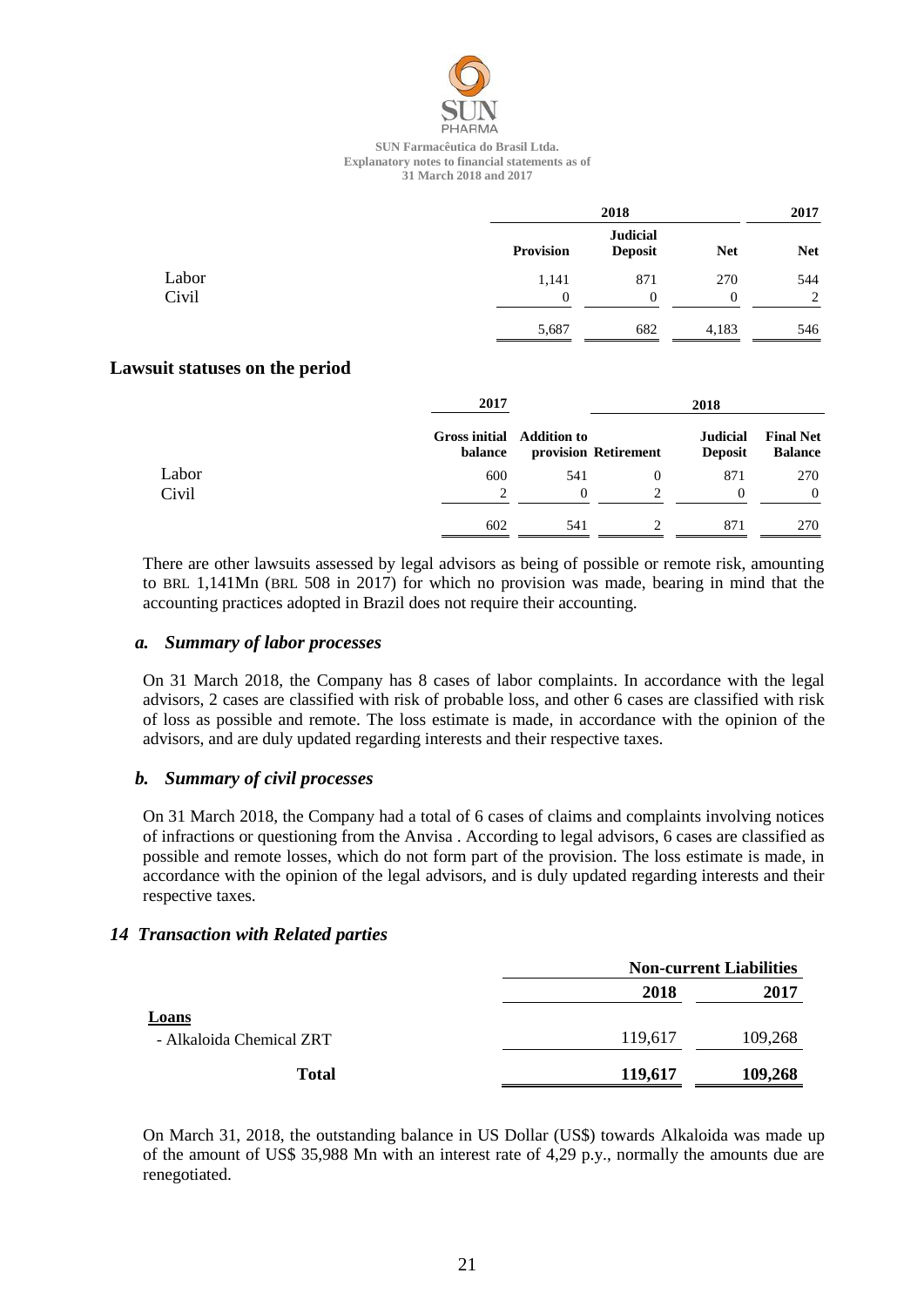

# *15 Net Equity*

Share capital is composed of 5,573,482 shares, being on the nominal value of R\$ 1.00 each, according to the  $17<sup>th</sup>$  amendment to the Articles of Association, dated of 14 March 2018, which are distributed as follows:

| <b>Ouota Holder</b>                   | Country | <b>Ouotas</b> | $\frac{0}{0}$ | R\$            |
|---------------------------------------|---------|---------------|---------------|----------------|
| Alkaloida Chemical Company ZRT        | Hungary | 5.550         | 99.58%        | 5,550          |
| Sun Pharma Holdings                   | India   | 19            | 0.35%         | 19             |
| Sun Pharmaceutical Industries Limited | India   | 4             | $0.7\%$       | $\overline{4}$ |
|                                       |         | 5.573         | 100%          | 5.573          |

The capital was registered with the Brazilian Central Bank in order to enable the company to transfer profits abroad and to repatriate the foreign capital invested.

# *16 Operating Revenue*

|                                      | 2018     | 2017    |
|--------------------------------------|----------|---------|
| Resale of goods                      | 61,288   | 60,063  |
| Resale of samples for bioequivalence | 233      | 43      |
| Tax Benefit                          | 2,541    | 533     |
| Gross revenue from sales             | 64,062   | 60,639  |
| Taxes on sales and resales           | (6, 541) | (4,347) |
| Discounts given                      | (472)    | (551)   |
| <b>Sales Returns</b>                 | (1,910)  | (1,979) |
| (-) Sales Deductions                 | (8,923)  | (6,877) |
| <b>Operating Revenue</b>             | 55,139   | 53,762  |

The company's sales on the domestic market are currently directed to distributors, networks of pharmacies, distributor hospitals.

# *17 Expenses with sales*

|                                | 2018  | 2017  |
|--------------------------------|-------|-------|
| <b>Sales Commissions</b>       | 181   | 330   |
| Sales Campaigns                | 221   | 333   |
| Promotional material           | 81    | 6     |
| Congress and events (a)        | 1,040 | 176   |
| <b>Research Market Service</b> | 59    | 111   |
| Sales Incentive (b)            | 881   | 420   |
| Other promotion expenses       | 93    | 17    |
|                                | 2,556 | 1,393 |

(a) Throughout 2017, Sun Brazil participated in the main congresses and fairs related to Oncological Drugs, aiming to promote the Sun Brazil brand.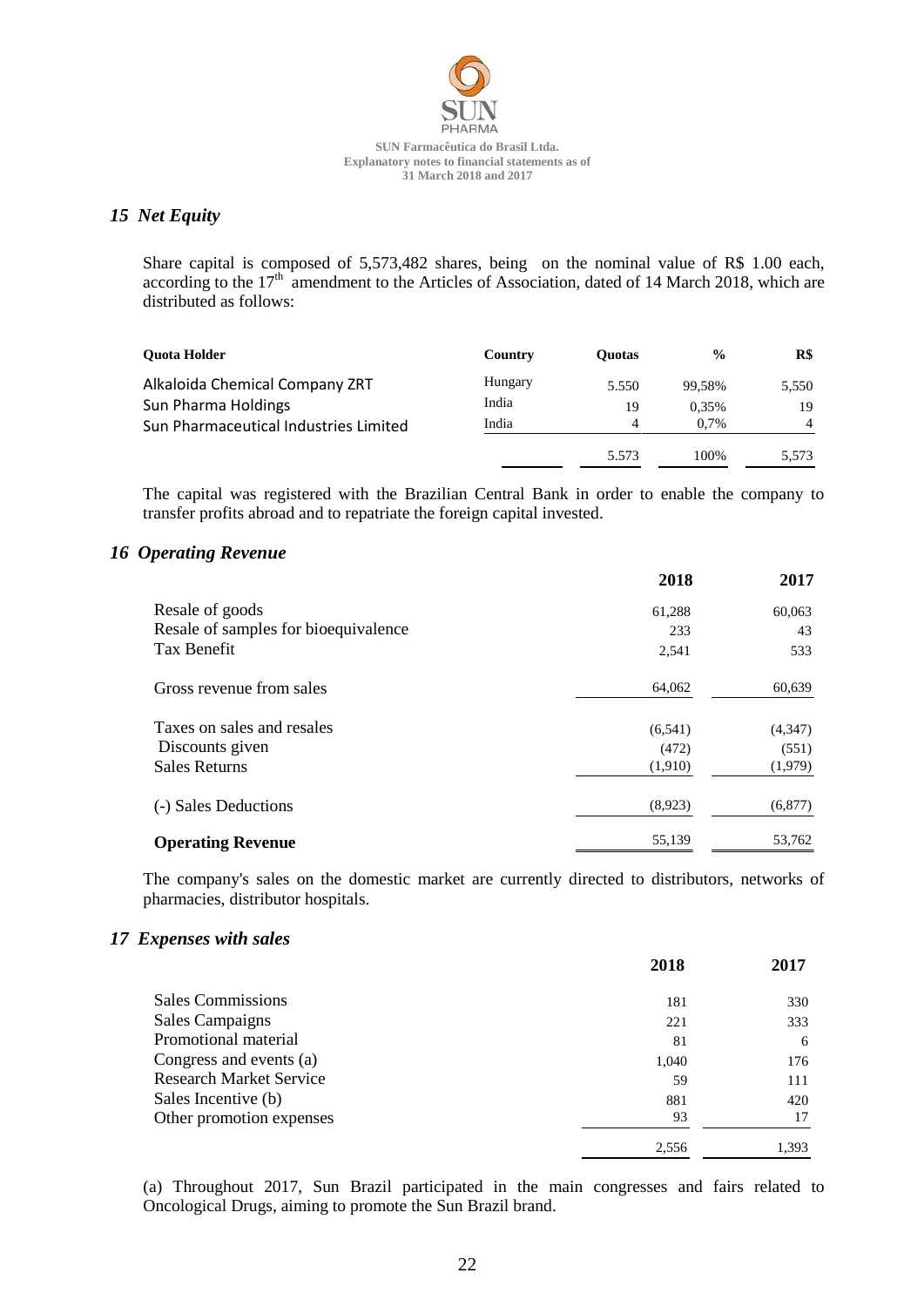

(b)Sales Incentive, paid to the sales team of propagandist who works with promote of Oncological products, together with doctors, clinics and health plans in Brazil, not related of sales. The incentive is measured by the medical visitation system and deal with clinics.

# *18 General and Administrative Expenses*

|                                       | 2018   | 2017   |
|---------------------------------------|--------|--------|
| Personnel                             | 14,737 | 13,007 |
| <b>Equipment Maintenance</b>          | 394    | 640    |
| Expenses with rents                   | 7      | 6      |
| Expenses with electricity             | 277    | 116    |
| Provision/Expenses with contingencies | 580    | 986    |
| Travel expenses                       | 858    | 588    |
| <b>Services Provided</b>              | 304    | 641    |
| Regulatory Expenses (a)               | 2,759  | 862    |
| <b>Quality Control</b>                | 832    | 1,280  |
| Taxes and Fees                        | 144    | 144    |
| Other administrative expenses         | 950    | 436    |
| Depreciation and Amortization         | 758    | 513    |
|                                       | 22,600 | 19,219 |

(a) Regulatory expenses are related to the development of new 14 products, of which amounts are spent with a bioequivalence study and pharmaceutical consulting, as well as the provision of Anvisa's rate differences as informed above.

# *19 Net financial (expenses) revenue*

|                                   | 2018      | 2017    |
|-----------------------------------|-----------|---------|
| <b>Financial expenses</b>         |           |         |
| Interests                         | (4,852)   | (4,097) |
| Passive exchange variations       | (6,270)   |         |
| Outros                            | (20)      | (80)    |
|                                   | (11, 142) | (4,177) |
| <b>Financial revenues</b>         |           |         |
| Interests                         | 69        | 62      |
| Interest on financial investments | 508       | 384     |
| Exchange variations               | $\theta$  | 17,599  |
| Outros                            | $\theta$  | 15      |
|                                   | 577       | 18,060  |
|                                   | (10, 565) | 13,883  |

# *20 Insurance coverage*

The company has hired with Tokyo Marine Seguradora no. 180.0000929165, a property insurance, which aims to guarantee covers for possible claims, together with all the addresses of the company in the Brazilian territory. The amounts contracted are considered sufficient to cover possible claims, considering the nature of their activity.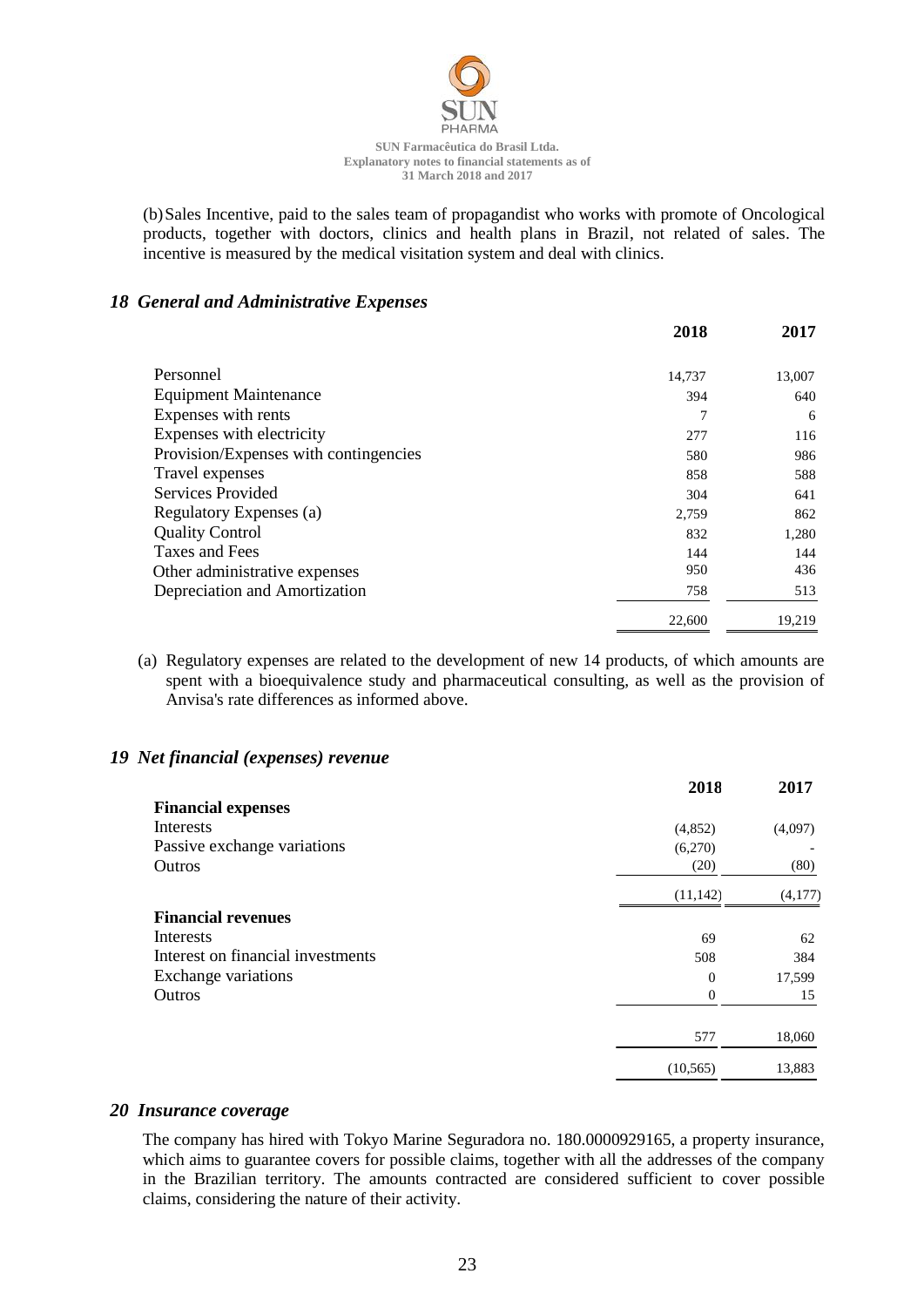

On 31 March 2018, the coverage of insurance against operational risks was composed by BRL 22,500 Mn.

# *21 Financial Instruments*

# *(i) Identification and valuation of financial instruments*

The accounting balances of financial instruments such as cash, accounts receivable, taxes, loans and financing, when compared with the values that could be obtained on their negotiation in an active market or, in their absence, with its net present value is adjusted based on the prevailing rate of interest on the market approach, substantially, their corresponding market values.

# *(ii) Credit risk*

It arises from the possibility of the company suffering losses arising from defaults of their counterparts or depositary financial institutions of resources or financial investments. To mitigate these risks, the company adopts as a practice analysis of financial and equity status of its operations, as well as the definition of credit limits and permanent monitoring of open positions. Regarding financial institutions, the Management only carries out transactions with reputable financial institutions and of low risk, assessed by rating agencies.

# *(iii) Risk of price of the goods sold*

It arises from the possibility of oscillation of market prices of products marketed by the company. These price fluctuations can cause substantial changes in their income and their costs. To mitigate these risks, Management permanently monitors the local and international markets, seeking to anticipate the price movements.

# *(iv) Interest rate risk*

It arises from the possibility of the company suffering gains or losses arising from fluctuations in interest rates levied on its financial assets and liabilities. Aiming to mitigate this type of risk, Management seeks to diversify the acquisition of resources in terms of rates fixed or floating.

# *(v) Exchange rate risk*

The associated risk arises from the possibility of the company coming to incur losses due regarding fluctuations in exchange rates, which increase the values obtained on the market. On 31 March 2018 the company had liabilities, denominated in foreign currency, there is no financial instrument to protect this exposure on that date.

|           | 2018       | 2017       |
|-----------|------------|------------|
|           | <b>USD</b> | <b>USD</b> |
| Suppliers | 6,328      | 8,427      |
| Loans     | 35,988     | 20,125     |
|           | 29,329     | 28,552     |

The following exchange rates were applied during the year:

| <b>Average Rate</b> |        | Closure Rate on the date of the<br><b>Financial Statements</b> |        |        |
|---------------------|--------|----------------------------------------------------------------|--------|--------|
|                     | 2018   | 2017                                                           | 2018   | 2017   |
|                     | 3.5700 | 3.2981                                                         | 3.3238 | 3.1684 |